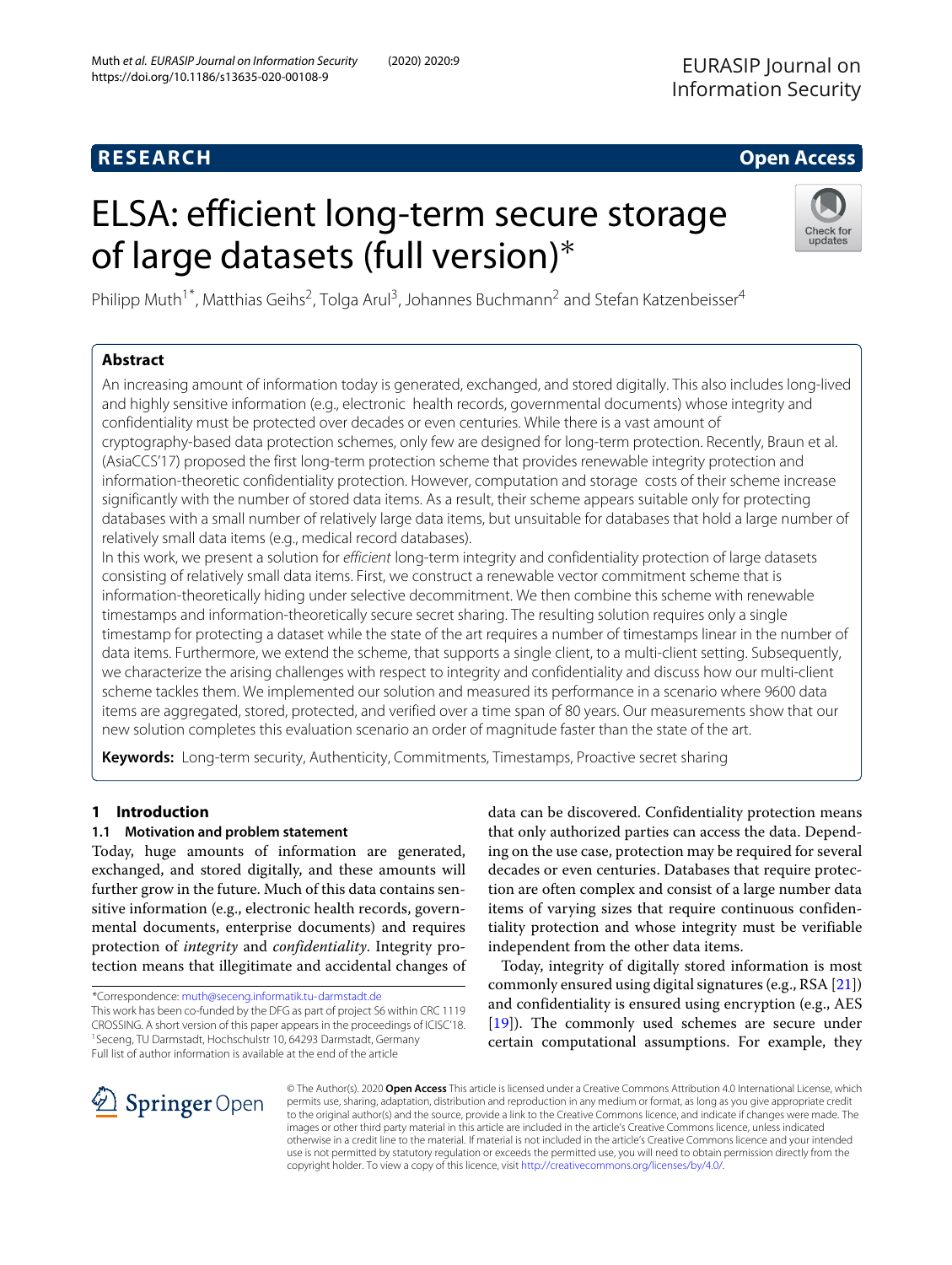require that computing the prime factors of a large integer is infeasible. However, as computing technology and cryptanalysis advances over time, computational assumptions made today are likely to break at some point in the future (e.g., RSA will become insecure once quantum computers are available [\[24\]](#page-19-2)). Consequently, *computationally secure* cryptographic schemes have a limited lifetime and are insufficient to provide *long-term security*.

Several approaches have been developed to mitigate long-term security risks. Bayer et al. [\[1\]](#page-18-0) proposed a technique for prolonging the validity of a digital signature by using digital timestamps. Based on their idea, a variety of long-term integrity protection schemes have been developed. An overview of existing long-term integrity schemes is given by Vigil et al. in [\[25\]](#page-19-3). In contrast to integrity protection, confidentiality protection cannot be prolonged. There is no protection against an adversary that stores ciphertexts today, waits until the encryption is weakened, and then breaks the encryption and obtains the plaintexts. Thus, if long-term confidentiality protection is required, then strong confidentiality protection must be applied from the start. A very strong form of protection can be achieved by using *information theoretically secure* schemes, which are invulnerable to computational attacks. For example, key exchange can be realized using quantum key distribution [\[10\]](#page-19-4), encryption can be realized using one-time pad encryption  $[23]$ , and data storage can be realized using proactive secret sharing [\[14\]](#page-19-6). An overview of information theoretically secure solutions for long-term confidentiality protection is given by Braun et al. [\[4\]](#page-19-7).

Recently, Braun et al. proposed LINCOS [\[3\]](#page-19-8), which is the first long-term secure storage architecture that combines long-term integrity with long-term confidentiality protection. While their system achieves high protection guarantees, it is only designed for storing and protecting a single large data object, but not databases that consist of a large number of small data items. One approach to store and protect large databases with LINCOS is to run an instance of LINCOS for each data item in parallel. However, with this construction, the amount of work scales linearly with the number of stored data items. Especially, if the database consists of a large number of relatively small data items, this introduces a large communication and computation overhead.

### **1.2 Contribution**

This paper is an extension of [\[7\]](#page-19-9), which introduced an efficient solution to storing and protecting large and complex datasets over long periods of time. Concretely, we present the long-term secure storage architecture ELSA that uses renewable vector commitments in combination with renewable timestamps and proactive secret sharing to achieve this. In this full version of the paper, we also

provide an extension to ELSA to support multiple clients simultaneously while achieving the same security guaranties. The main contribution of this extension is MCELSA, the multi-client version of ELSA, that is, Sections [5](#page-11-0) and [6.](#page-15-0) We also improve several technical details with respect to [\[7\]](#page-19-9).

In Section [3,](#page-4-0) we construct an extractable-binding and statistically hiding vector commitment scheme. Such a scheme allows for committing to a large number of data items by a single short commitment. The extractable binding property of the scheme enables renewable integrity protection [\[5\]](#page-19-10), while the statistical hiding property ensures information theoretic confidentiality. Our construction is based on statistically hiding commitments and hash trees [\[18\]](#page-19-11). We prove that our construction is extractable binding given that the employed commitment scheme and hash function are extractable binding. Furthermore, we prove that our construction is statistically hiding under selective opening, which guarantees that by opening the commitments to some of the data items no information about unopened data items is leaked. The construction of extractable binding and statistically hiding vector commitments may be of independent interest, for example, in the context of zero knowledge protocols [\[9\]](#page-19-12).

In Section [4,](#page-6-0) we introduce the secure long-term storage architecture ELSA, which uses our new vector commitment scheme construction to achieve efficient protection of large datasets. While protecting a dataset with LINCOS requires the generation of a commitment and a timestamp for each data item separately, ELSA requires only a single vector commitment and a single timestamp to protect the same dataset. Hence, the number of timestamps is decreased from linear in the number of data items to constant and this drastically reduces the communication and computation complexity of the solution. Moreover, as the vector commitment scheme is hiding under selective decommitment, the integrity of stored data items can still be verified individually without revealing information about unopened data items. ELSA uses a separate service for storing commitments and timestamps, which allows for renewing the timestamp protection without access to the stored confidential data. The decommitments are stored together with the data items at a set of shareholders using proactive secret sharing. We show that the long-term integrity security of ELSA can be reduced to the unforgeability security of the employed timestamp schemes and the binding security of the employed commitment schemes within their usage period. Long-term confidentiality security is based on the statistical hiding security of the employed commitment and secret sharing schemes.

In Section [5,](#page-11-0) we introduce an extension of ELSA called MCELSA that provides efficient secure multi-client longterm storage solution. For that, we transfer the single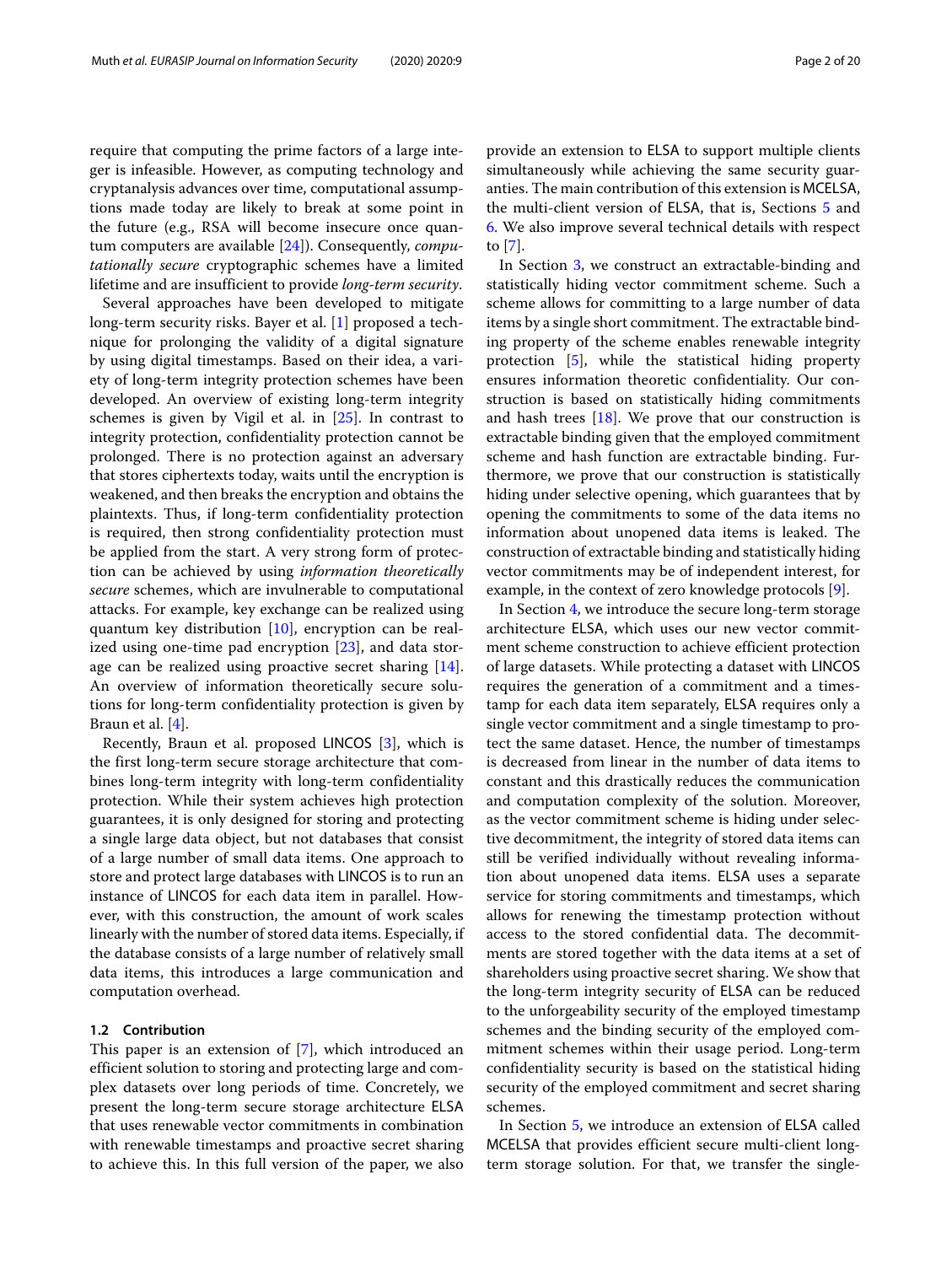client scheme ELSA that we constructed in Section  $4$ , to a multi-client setting. MCELSA provides the same integrity and confidentiality guaranties as ELSA and involves the same parties, yet supports multiple clients instead of a single one. The multi-client setting entails several challenges regarding the distribution of maintenance tasks and access management. With respect to maintenance, we modify the protocols and the tasks that the parties are entrusted with, to balance the work load between parties in the multi-client setting. In terms of access management, we aim to avoid a single point of failure that is an individual instance deciding document access. We achieve this by entrusting the shareholders, who store the documents, with determining when to hand over shares to a client. MCELSA is a true extension of ELSA, that is, if deployed in with a single client, its behavior is identical to ELSA.

Finally, we experimentally demonstrate (Section [6\)](#page-15-0) the performance achieved by MCELSA in scenario where over a course of 80 years documents are aggregated, stored, protected, retrieved, and verified for each of several clients simultaneously with different layouts of access permissions. Our measurements show that MCELSA outperforms ELSA (the performance analysis of which can be found in [\[7\]](#page-19-9)) and the former state of the secure long-term storage architecture LINCOS by combining maintenance tasks to minimize computational work load and storage demand. In MCELSA, storage, retrieval, and verification of a data item takes about a second on average. Overall, our evaluation shows that MCELSA provides practical performance and is suitable for storing and protecting large and complex databases over long periods of time.

#### **1.3 Related work**

Our notion of vector commitments is reminiscent of the one proposed by Catalano and Fiore [\[6\]](#page-19-13). However, they do not consider the hiding property and therefore do not analyze hiding under selective opening security. Also, they do not consider extractable binding security. Hofheinz [\[15\]](#page-19-14) studied the notion of selective decommitment and showed that schemes can be constructed that are statistically hiding under selective decommitment. However, they do not consider constructions of vector commitments where a short commitment is given for a set of messages. In [\[2\]](#page-18-1), Bitansky et al. propose the construction of a SNARK from extractable collision-resistant hash functions in combination with Merkle trees. While their construction is similar to the extractable-binding vector commitment scheme proposed in Section [3.2,](#page-4-1) our construction relies on a weaker property (i.e., extractablebinding hash functions) and our security analysis provides concrete security estimates.

Weinert et al. [\[26\]](#page-19-15) recently proposed a long-term integrity protection scheme that also uses hash trees to reduce the number of timestamps. However, their scheme does not support confidentiality protection, lacks a formal security analysis, and is less efficient than our construction. Only few work has been done with respect to combining long-term integrity with long-term confidentiality protection. The first storage architecture providing these two properties and most efficient to date is LINCOS [\[3\]](#page-19-8). Recently, another long-term secure storage architecture has been proposed by Geihs et al.[\[8\]](#page-19-16) that provides access pattern hiding security in addition to integrity and confidentiality. On a high level, this is achieved by combining LINCOS with an information theoretically secure ORAM. While access pattern hiding security is an interesting property in certain scenarios where meta information about the stored data is known, it is achieved at the cost of additional computation and communication and it is out of the scope of this work.

#### **2 Preliminaries**

# **2.1 Notation**

Let *n* be a non-negative integer. By [ *n*] we denote the set  $\{0, 1, \ldots, n\}$ . For a vector  $V = (v_0, \ldots, v_n)$ , and a set  $I \subseteq$ [*n*], define the vector  $V_I := (v_i)_{i \in I}$  as well as  $V_i := v_i$  for an *i* ∈[ *n*].

For a probabilistic algorithm A and input *x*, we write  $A(x) \rightarrow r$  *y* to denote that A on input *x* produces *y* using random coins *r*. For a pair of random variables (*A*, *B*), we define the statistical distance of *A* and *B* as  $\Delta(A, B) :=$  $\sum_{x}$  |Pr<sub>*A*</sub>(*x*) – Pr<sub>*B*</sub>(*x*)|.

#### **2.2 Cryptographic primitives**

We describe the cryptographic primitives that will be relevant for the understanding of this paper.

#### <span id="page-2-0"></span>*2.2.1 Digital signature schemes*

A digital signature scheme SIG is defined by a tuple  $(M,$  Setup, Sign, Verify), where  $M$  is the message space, and Setup, Sign, Verify are algorithms with the following properties.

- Setup  $\rightarrow$  (*sk*, *pk*): This algorithm generates a secret signing key *sk* and a public verification key *pk*.
- $Sign(sk, m) \rightarrow s$ : This algorithm gets as input a secret key *sk* and a message  $m \in \mathcal{M}$ . It outputs a signature *s*.
- Verify( $pk, m, s$ )  $\rightarrow b$ : This algorithm gets as input a public key *pk*, a message *m*, and a signature *s*. It outputs  $b =$ 1, if the signature is valid, and 0, if it is invalid.

A signature scheme is  $\epsilon$ -secure [\[11\]](#page-19-17) if for any *t*-bounded algorithm A with access to a signing oracle *O*, we have

$$
\Pr\left[\begin{array}{l}\text{Verify}(pk,m,s) = 1 \land m \notin Q: \\ \text{Setup} \rightarrow (sk,pk), \mathcal{A}^O(pk) \rightarrow (m,s)\end{array}\right] \leq \epsilon(t),
$$

where  $O(m) = \{Q + m; \text{Sign}(sk, m) \rightarrow s; \text{returns};\}$  and *Q* is the set of messages *m* that A has queried *O* upon.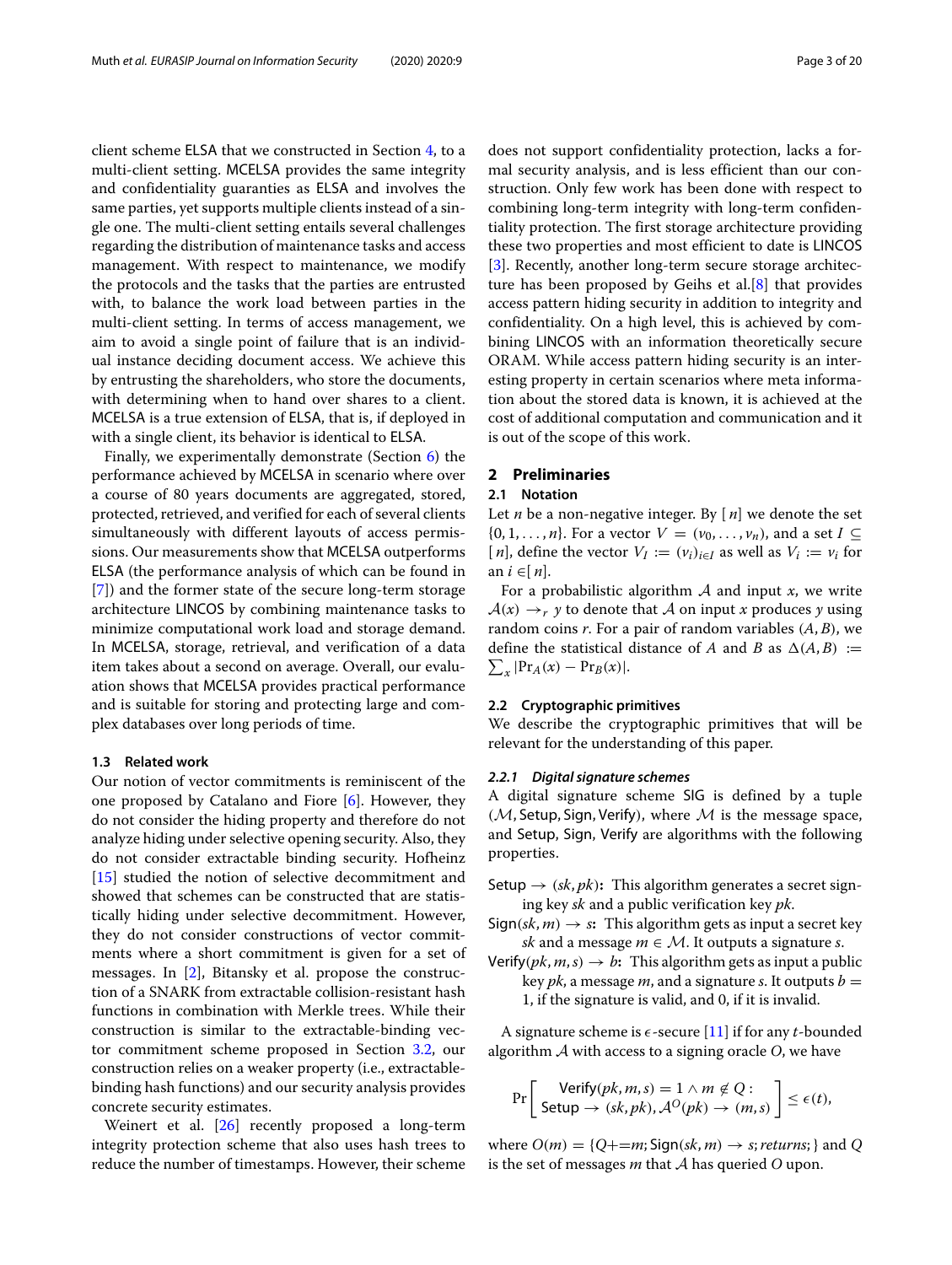#### <span id="page-3-0"></span>*2.2.2 Timestamp schemes*

A timestamp scheme involves a client and a timestamp service. The timestamp service initializes itself using algorithm Setup. The client uses protocol Stamp to request a timestamp from the timestamp service. Furthermore, there exists an algorithm Verify that allows anybody to verify the validity of a message-timestamp-tuple.

Timestamp schemes can be realized in different ways (e.g., based on hash functions or digital signature schemes [\[12\]](#page-19-18)). Here, we only consider timestamp schemes based on digital signatures. This works as follows. On initialization, the timestamp service chooses a signature scheme SIG and runs the setup algorithm SIG.Setup  $\rightarrow$  (*sk*, *pk*). It publishes the public key *pk*. A client obtains a timestamp for a message *m*, as follows. First, it sends the message to the timestamp service. Then, the timestamp service reads the current time *t* and creates a signature on *m* and *t* by running SIG.Sign( $sk$ ,  $[m, t]$ )  $\rightarrow$  *s*. It then sends the signature *s* and the time *t* back to the client. Anybody can verify the validity of a timestamp (*t*,*s*) for a message *m* by checking SIG.Verify( $pk$ ,  $[m, t]$ , $s$ ) = 1. Such a signaturebased timestamp scheme is considered secure as long as the signature scheme is secure.

### *2.2.3 Commitment schemes*

A (non-interactive) commitment scheme COM is defined by a tuple  $(M,$  Setup, Commit, Verify), where M is the message space, and Setup, Commit, Verify are algorithms with the following properties.

- Setup  $\rightarrow pk$ : This algorithm generates a public commitment key *pk*.
- Commit( $pk, m$ )  $\rightarrow$  ( $c, d$ ): This algorithm gets as input a public key *pk* and a message  $m \in \mathcal{M}$ . It outputs a commitment *c* and a decommitment *d*.
- Verify( $pk, m, c, d$ )  $\rightarrow b$ : This algorithm gets as input a public key *pk*, a message *m*, a commitment *c*, and a decommitment *d*. It outputs  $b = 1$ , if the decommitment is valid, and 0, if it is invalid.

A commitment scheme is considered secure if it is hiding and binding. There exist different flavors of defining binding security. Here, we are interested in extractable binding commitments as this enables renewable and longterm secure commitments [\[5\]](#page-19-10). A commitment scheme is  $\epsilon$ -extractable-binding-secure if for any  $t_1$ -bounded algorithm  $A_1$ , there exists an  $t_{\mathcal{E}}$ -bounded algorithm  $\mathcal{E}$ , such that for any  $t_2$ -bounded algorithm  $A_2$ ,

$$
\Pr\left[\begin{array}{c}\n\text{Verify}(pk, m, c, d) = 1 \land m \neq m^* : \\
\text{Setup} \rightarrow pk, \mathcal{A}_1(pk) \rightarrow_r c, \\
\mathcal{E}(pk, r) \rightarrow m^*, \mathcal{A}_2(k, r) \rightarrow (m, d)\n\end{array}\right] \leq \epsilon(t_1, t_2, t_2).
$$

For any public key *k* and message *m*, define  $C_k(m)$  as the random variable that takes the value of *c* when sampling Commit $(k, m) \rightarrow (c, d)$ . A commitment scheme is  $\epsilon$ -statistically hiding if for any  $k \in$  Setup, any pair of  $\text{message}(m_1, m_2), \Delta(C_k(m_1), C_k(m_2)) \leq \epsilon.$ 

#### <span id="page-3-1"></span>*2.2.4 Keyed hash functions*

A keyed hash function is a tuple of algorithms (*K*, *H*) with the following properties.  $K$  is a probabilistic algorithm that generates a key *k*. *H* is a deterministic algorithm that on input a key *k* and a message  $x \in \{0, 1\}^*$  outputs a short fixed length hash  $y \in \{0, 1\}^l$ , for some  $l \in \mathbb{N}$ . We say a keyed hash function  $(K, F)$  is  $\epsilon$ -extractable-binding if for any  $t_1$ -bounded algorithm  $A_1$ , there exists a  $t_{\mathcal{E}}$ -bounded algorithm  $\mathcal{E}$ , such that for any  $t_2$ -bounded algorithm  $\mathcal{A}_2$ ,

$$
\Pr_{K \to k} \left[ H(k, x) = H(k, x^*) \wedge x \neq x^* : \\ A_1(k) \to_r y, \mathcal{E}(k, r) \to x^*, A_2(k, r) \to x \right] \leq \epsilon(t_1, t_{\mathcal{E}}, t_2).
$$

#### *2.2.5 Secret sharing schemes*

A secret sharing scheme allows a data owner to share a secret data object among a set of shareholders such that only authorized subsets of the shareholders can reconstruct the secret, while all the other subsets of the shareholders have no information about the secret. In this work, we consider threshold secret sharing schemes [\[22\]](#page-19-19), for which there exists a threshold parameter *t* (chosen by the data owner) such that any set of at least *t* shareholders can reconstruct the secret, but any set of less than *t* shareholders has no information about the secret. A secret sharing scheme has a protocol Setup for generating the sharing parameters, a protocol Share for sharing a data object, and a protocol Reconstruct for reconstructing a data object from a given set of shares. In addition to standard secret sharing schemes, proactive secret sharing schemes additionally provide a protocol Reshare for protection against so called mobile adversaries [\[14\]](#page-19-6). The protocol Reshare is an interactive protocol between the shareholders after which all the stored shares are refreshed so that they no longer can be combined with the old shares for reconstruction. This protects against adversaries who gradually corrupt an increasing number of shareholders over the course of time.

For MCELSA, i.e., ELSA in a multi-client setting, we will adapt the protocols provided by the secret sharing scheme, so that they accommodate several clients simultaneously and the respective access permissions regarding the stored documents. Also, we introduce a new protocol UpdatePerm that allows clients to manage the access rights with respect to individual stored documents. We will go into further detail in Section [5.](#page-11-0)

#### *2.2.6 Public key infrastructure*

Some of the schemes, that we listed above, take a public key as a parameter for their protocols (see Sections [2.2.1,](#page-2-0) [2.2.2](#page-3-0) and [2.2.4\)](#page-3-1). In the single as well as the multiclient client case, this public key is supplied by the client who executes the protocol. While public key cryptography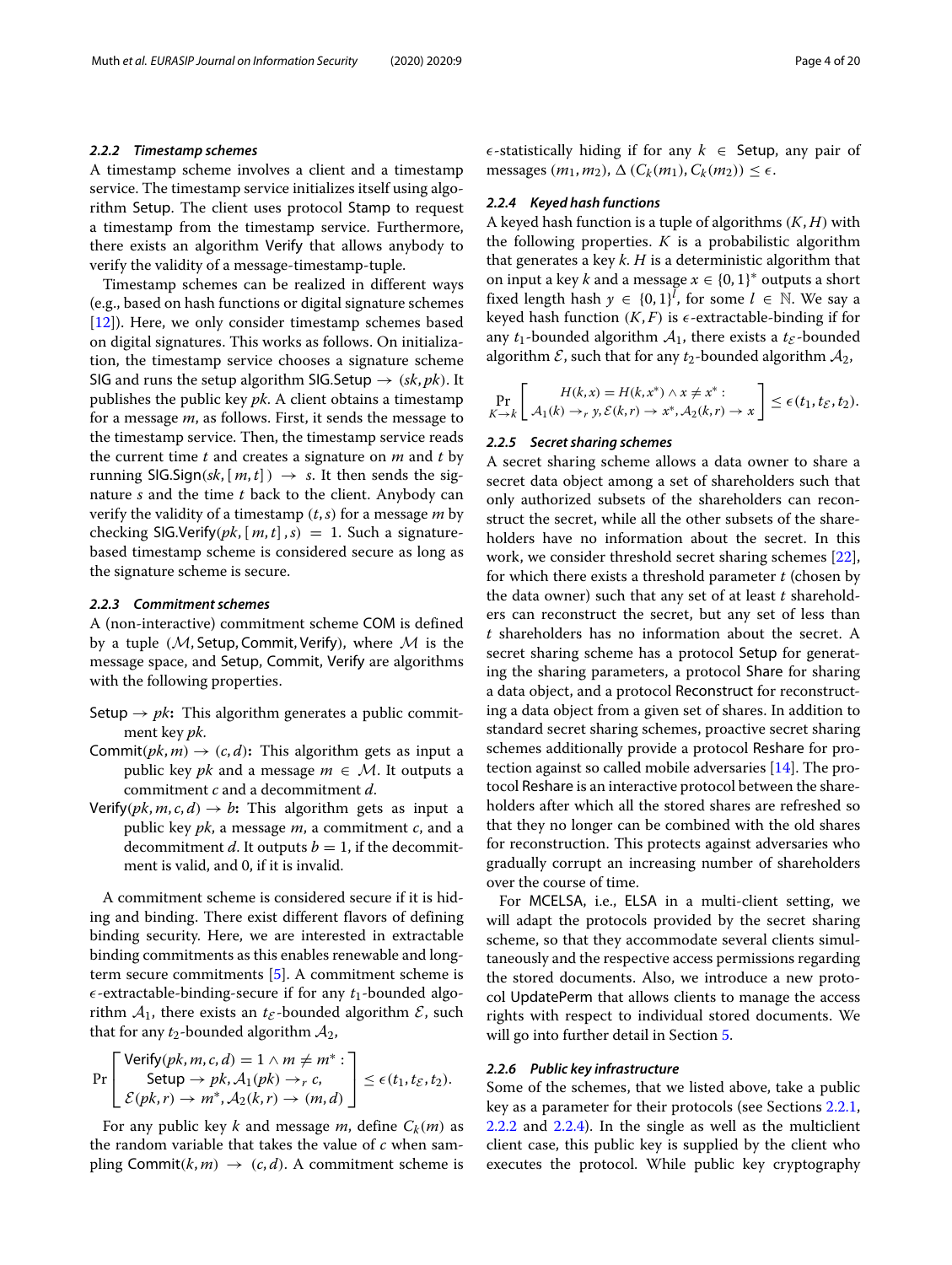itself does not provide long-term security due to increasing adversarial capabilities in terms of cryptoanalysis and computing power, it offers prolonged security. That is, by periodically performed maintenance and key updates, the parties' public keys can be considered secure. We therefore assume the existence of a public key infrastructure (PKI), which provides the client with the appropriate public key for the executed protocol. PKI will be treated as an implicit parameter for protocols in need of public keys. Thus we will omit public keys as parameters for ELSA's protocols.

# <span id="page-4-0"></span>**3 Statistically hiding and extractable binding vector commitments**

In this section, we define statistically hiding and extractable binding vector commitments, describe a construction, and prove the construction secure. This construction is the basis for our performance improvements that we achieve with our new storage architecture presented in Section [4.](#page-6-0)

#### **3.1 Definition**

A vector commitment scheme allows to commit to a vector of messages  $(m_1, \ldots, m_n)$ . It is extractable binding, if the message vector can be extracted from the commitment and the state of the committer, and it is hiding under partial opening if an adversary cannot infer any valuable information about unopened messages, even if some of the committed messages have been opened. Our vector commitments are reminiscent of the vector commitments introduced by Catalano and Fiore [\[6\]](#page-19-13). However, neither do they require their commitments to be extractable binding, nor do they consider their hiding property.

**Definition 1** (Vector commitment scheme) *A vector commitment scheme is a sextuple* (*L*, *M*, Setup, Commit, Open, Verify), where  $L \in \mathbb{N}$  is the maximum vector length, M *is the message space, and* Setup*,* Commit*,* Open*, and* Verify *are algorithms with the following properties.*

#### Setup  $\rightarrow k$ *: This algorithm generates a public key k.*

- Commit( $k$ ,  $(m_1, \ldots, m_n)$ )  $\rightarrow$   $(c, D)$ *: On input key k and message vector*  $(m_1, \ldots, m_n) \in \mathcal{M}^n$ , where  $n \in [L]$ , *this algorithm generates a commitment c and a vector decommitment D.*
- $Open(k, D, i) \rightarrow d$ : On input key k, vector decommitment *D, and index i, this algorithm outputs a decommitment d for the ith message corresponding to D.*
- Verify( $k, m, c, d, i$ )  $\rightarrow b$ : On input key  $k$ , message m, com*mitment c, decommitment d, and an index i, this* algorithm outputs  $b = 1$ , if d is a valid decommit*ment from position i of c to m, and otherwise outputs*  $b = 0$ .

A vector commitment scheme is correct, if a decommitment produced by Commit and Open will always verify for the corresponding commitment and message.

**Definition 2** (Correctness) *A vector commitment scheme* (*L*,M, Setup, Commit,Open, Verify) *is correct, if for all n* ∈[ $L$ ]*,*  $M \in \mathcal{M}^n$ *, k* ∈ Setup*, i* ∈[ $n$ ]*,* 

$$
\Pr\left[\begin{array}{c}\text{Verify}(k, M_i, c, d) = 1: \\ \text{Commit}(k, M) \rightarrow (c, D), \text{Open}(k, D, i) \rightarrow d \end{array}\right] = 1.
$$

A vector commitment scheme is statistically hiding under selective opening, if the distribution of commitments and openings does not depend on the unopened messages.

**Definition 3** (Statistically hiding (under selective opening)) *Let S* = (*L*,M, Setup, Commit,Open, Verify) *be a vector commitment scheme. For n*  $\in$ [*L*], *I*  $\subseteq$ [*n*], *M*  $\in$  *M<sup>n</sup>*,  $k \in$  Setup, we denote by  $CD_k(M, I)$  the random vari $able$  (*c*,  $\overline{D}_I$ )*, where* (*c*, *D*)  $\leftarrow$  Commit(*k*, *M*) and  $\overline{D}$   $\leftarrow$ (Open(*D*, *i*))<sub>*i*∈[*n*]</sub>*. Let*  $\epsilon$  ∈[0, 1]*. We say S is*  $\epsilon$ -*statistically hiding, if for all*  $n \in \mathbb{N}$ ,  $I \subseteq [n]$ ,  $M_1, M_2 \in \mathcal{M}^n$  with  $(M_1)$ <sup>*I*</sup> =  $(M_2)$ <sup>*I*</sup>, *k* ∈ Setup,

 $\Delta$  (CD<sub>k</sub>( $M_1$ , *I*), CD<sub>k</sub>( $M_2$ , *I*))  $\leq \epsilon$ .

A vector commitment scheme is extractable binding, if for every efficient committer, there exists an efficient extractor, such that for any efficient decommitter, if the committer gives a commitment that can be opened by a decommitter, then the extractor can already extract the corresponding messages from the committer at the time of the commitment.

**Definition 4** (extractable binding) *Let*  $\epsilon$  :  $\mathbb{N}^3 \rightarrow [0, 1]$ *. We say a vector commitment scheme* (*L*,M, Setup, Commit,Open, Verify) *is -extractablebinding, if for all t*1-bounded algorithms  $A_1$ ,  $t_{\mathcal{E}}$ -bounded *algorithms*  $\mathcal{E}$ *, and t*<sub>2</sub>*-bounded algorithms*  $\mathcal{A}_2$ *,* 

$$
\Pr\left[\begin{matrix}\n\text{Verify}(p, m, c, d, i) = 1 \land m_i \neq m : \\
\text{Setup}(1) \to k, \mathcal{A}_1(k) \to_r c, \\
\mathcal{E}(k, r) \to (m_1, m_2, \ldots), \mathcal{A}_2(k, r) \to (m, c, d, i)\n\end{matrix}\right] \leq \epsilon(t_1, t_{\mathcal{E}}, t_2).
$$

#### <span id="page-4-1"></span>**3.2 Construction: extractable binding**

In the following, we show that the Merkle hash tree construction [\[18\]](#page-19-11) can be casted into a vector commitment scheme and that this construction is extractable binding if the used hash function is extractable binding.

<span id="page-4-2"></span>**Construction 1** *Let* (*K*, *H*) *denote a keyed hash function and let*  $L \in \mathbb{N}$ . The following is a description of the hash tree *scheme by Merkle cast into the definition of vector commitments. We denote the vertices of the tree by*  $h_{i,j}$ *, where i is*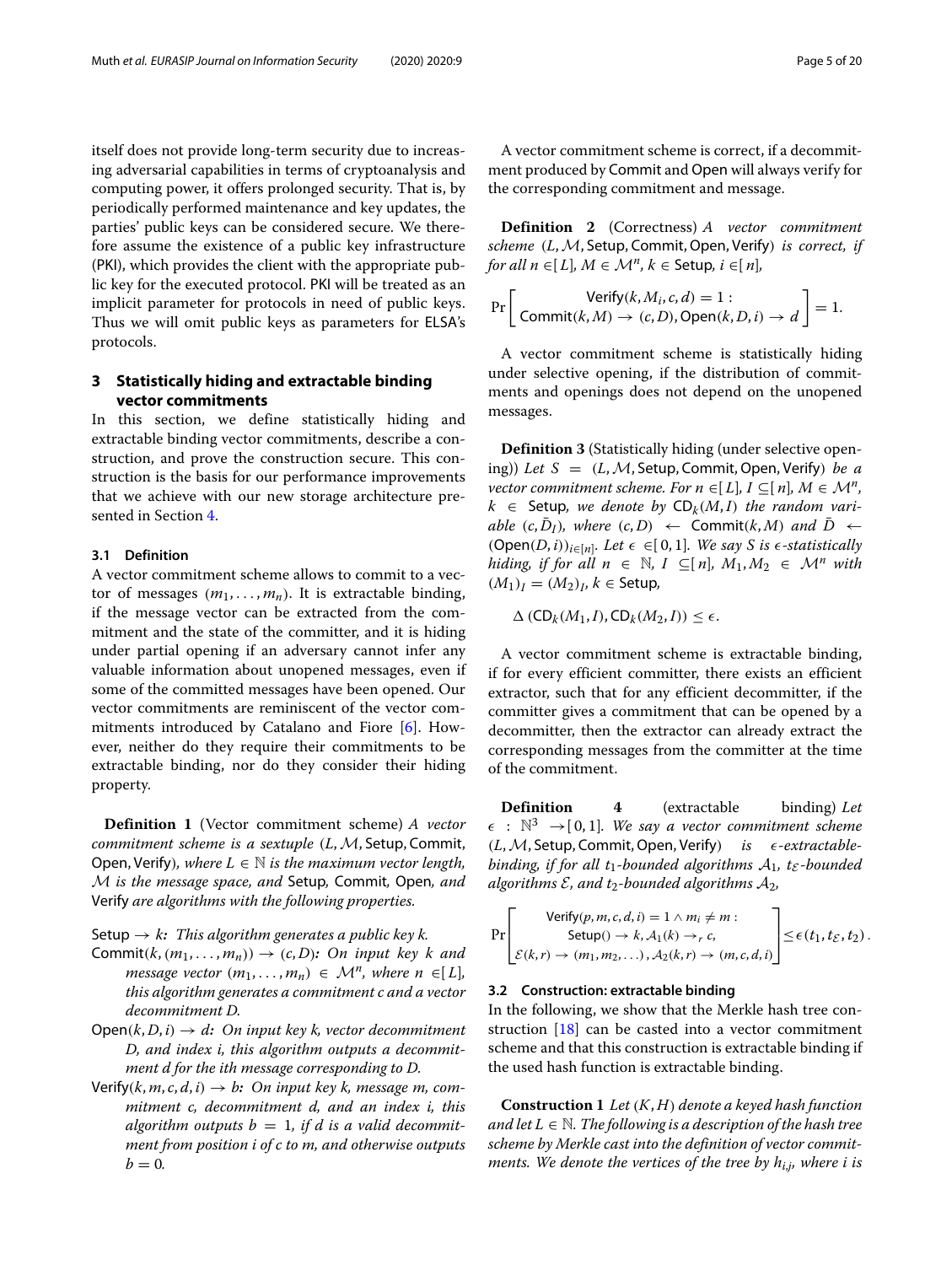*the level of hi*,*<sup>j</sup> within the Merkel tree and j is the index of hi*,*<sup>j</sup> in the ith level.*

Setup()  $\rightarrow k$ *: Run K*  $\rightarrow$  *k and output k.* Commit $(k, (m_1, \ldots, m_n)) \rightarrow (c, D)$ *: Set*  $\qquad$  *l*  $\min\left\{i \in \mathbb{N} : n \leq 2^i\right\}$ *. For*  $j \in \{0, ..., n-1\}$ *, compute*  $h_{l,j} \leftarrow H(k, m_{j+1})$ , and for  $j \in \{n, ..., 2^l - 1\}$ , set  $h_{l,j} \leftarrow \perp$ *. For*  $i = l - 1$  to 0,  $j \in \{0, ..., 2^i - 1\}$ ,  $set \t h_{i,j} \leftarrow H(k, (h_{i+1,2j}, h_{i+1,2j+1})).$  Finally,  $compute$   $c$   $\leftarrow$  $(l, h_{0,0}))$  and set  $D \leftarrow (h_{i,j})_{i \in \{0,...,l\}, j \in \{0,...,2^i-1\}}$  and output  $(c, D)$ *.* 

- Open  $(k, D, i^*)$  → *d: Let*  $(h_{i,j})_{i \in \{0, ..., l\}, j \in \{0, ..., 2^i-1\}}$  ← *D. Set*  $a_l \leftarrow i^*$ *. For*  $i' = l$  to 1*, set*  $b_{i'} \leftarrow a_{i'} + 2(a_{i'} \mod n)$ 2) − 1*, g<sub>i'</sub>* ←  $h_{i',b_{i'}}$ *, and a<sub>i'-1</sub>* ←  $\lfloor a_{i'}/2 \rfloor$ *. Set d* =  $(g_1, \ldots, g_l)$  and output d.
- $\mathsf{Verify}(k,m,c,d,i^*) \rightarrow b^* \colon \mathit{Let} \ (g_1,\ldots,g_l) \ \leftarrow \ d. \ \mathit{Set} \ a_l \leftarrow$  $i^*$  *and compute*  $H(k,m) \rightarrow h_l$ . For  $i = l$  to 1, if  $a_i \mod 2 = 0$ , set  $b_i \leftarrow (h_i, g_i)$ , and if  $a_i \text{ mod } 2 = 1$ *, set*  $b_i \leftarrow (g_i, h_i)$ *, and then compute*  $H(k, b_i) \rightarrow h_{i-1}$  and set  $a_{i-1} \leftarrow [a_i/2]$ . Finally, com $pute H(k, (l, h_0)) \rightarrow c' and set b^* \leftarrow (c == c').$ *Output b*∗*.*

<span id="page-5-0"></span>**Theorem 1** *The vector commitment scheme described in Construction [1](#page-4-2) is correct.*

*Proof of Theorem [1.](#page-5-0) Let (L, M, Setup, Commit, Open,* Verify) be the scheme described in Construction [1.](#page-4-2) Furthermore, let  $n \in [L]$ ,  $M \in \mathcal{M}^n$ ,  $k \in$  Setup,  $i \in$  $[n]$ , Commit $(k, M) \rightarrow (c, D)$ , Open $(k, D, i) \rightarrow d$ , and Verify( $k$ ,  $M_i$ ,  $c$ ,  $d$ )  $\rightarrow$   $b$ . By the definition of algorithms Commit and Open, we observe that  $d = (g_1, \ldots, g_l)$ are the siblings of the nodes in the hash tree *D* =  $(h_{i,j})_{i \in \{0,\dots,2^i-1\}}$  on the path from leaf *H*(*k*, *M<sub>i</sub>*) to the root  $h_{0,0}$ . We observe that algorithm Verify recomputes this path starting with *H*(*k*, *M<sub>i</sub>*). Thus, *h*<sub>0</sub> = *h*<sub>0,0</sub> = *c*. It follows that *b* = 1. *c*. It follows that  $b = 1$ .

<span id="page-5-1"></span>**Theorem 2** *Let*  $(K, H)$  *be an*  $\epsilon$ -extractable-binding hash *function. The vector commitment scheme described in* Construction [1](#page-4-2) instantiated with  $(K, H)$  is  $\epsilon'$ -extractable*binding with*  $\epsilon'(t_1, t_{\mathcal{E}}, t_2) = 2L * \epsilon(t_1 + t_{\mathcal{E}}/L, t_{\mathcal{E}}/L, t_2)$ .

*Proof of Theorem* [2.](#page-5-1) Let  $(K, H)$  be an  $\epsilon$ -extractablebinding keyed hash function and let the tuple (*L*,M, Setup, Commit,Open, Verify) be the vector commitment scheme described in Construction [1](#page-4-2) instantiated with  $(K, H)$ . To prove the theorem, we use the extractable-binding property of  $(K, H)$  to construct an extractor for the vector commitment scheme.

Fix  $t_1, t_{\mathcal{E}}, t_2 \in \mathbb{N}$  and  $t_1$ -bounded algorithm  $\mathcal{A}_1$ . We observe that, because  $(K, H)$  is  $\epsilon$ -extractable-binding, for any *t*-bounded algorithm  $A$ , there exists a  $t_{\mathcal{E}}$ -bounded algorithm  $\mathcal{E}_{\mathcal{A}}^{H}$  such that for any  $t_2$ -bounded algorithm

 $\mathcal{A}_2$ , for experiment  $\mathcal{A}(k) \rightarrow r$  *h*,  $\mathcal{A}_2(k,r) \rightarrow m$ , and  $\mathcal{E}_{\mathcal{A}}^{H}(k,r) \rightarrow m'$ , we have  $H(k,m) = h$  and  $m \neq m'$  with probability at most  $\epsilon(t, t_{\mathcal{E}}, t_2)$ .

Define  $A_{0,0}$  as an algorithm that on input *k*, samples *r*, computes  $\mathcal{E}^{H}_{\mathcal{A}_1}(k,r) \rightarrow (l, h_{0,0})$ , and outputs  $h_{0,0}$ . Recursively, define  $A_{i,j}$  as an algorithm that on input *k*, samples *r*, computes  $\mathcal{E}_{\mathcal{A}_{i-1,j/2}]}^H(k,r) \rightarrow (h_0, h_1)$ , and outputs  $h_j$  mod 2.

Now define the vector extraction algorithm  $\mathcal E$  as follows. On input  $(k, r)$ , first compute  $\mathcal{E}_{\mathcal{A}_1}^H(k, r) \to_{r'} (l, h_{0,0})$ . Then, for  $i \in \{0, \ldots, 2^l-1\}$ , sample  $r_i$  and compute  $\mathcal{E}_{\mathcal{A}_{l,i}}^{H}(k,(r,r',r_i)) \rightarrow m_{i+1}$ . Output  $(m_1,\ldots,m_{2^l})$ .

 $A_{l,i}$  ( $\ldots$ ,  $\ldots$ ,  $\ldots$ ,  $\ldots$ ,  $\ldots$ ,  $\ldots$ ,  $\ldots$ ,  $\ldots$ ,  $\ldots$ ,  $\ldots$ ,  $\ldots$ ,  $\ldots$ ,  $\ldots$ ,  $\ldots$ ,  $\ldots$ ,  $\ldots$ ,  $\ldots$ ,  $\ldots$ ,  $\ldots$ ,  $\ldots$ ,  $\ldots$ ,  $\ldots$ ,  $\ldots$ ,  $\ldots$ ,  $\ldots$ ,  $\ldots$ ,  $\ldots$ ,  $\ldots$ ,  $\ldots$ ,  $\ldots$ ,  $\$ for experiment  $A_1(k) \rightarrow r$  *c*,  $A_2(k,r) \rightarrow (m, d, i)$ ,<br>and  $\mathcal{E}(k,r) \rightarrow M$ , the probability of having *M*, the probability of having Verify( $k$ ,  $m$ ,  $c$ ,  $d$ ,  $i$ ) = 1 and  $M_i \neq m$  is upper-bounded by the probability that at least one of the node extraction algorithms relied on by E fails. As there are at most 2*L* nodes in the tree, this probability is upper-bounded by  $2L * \epsilon$  (max{*t*<sub>1</sub>, *t*<sub>*f*</sub>}, *t*<sub>*f*</sub>, *t*<sub>2</sub>).

It follows that Construction [1](#page-4-2) is  $\epsilon'$ -extractable-binding with  $\epsilon'(t_1, t_{\mathcal{E}}, t_2) = 2L * \epsilon(t_1 + t_{\mathcal{E}}/L, t_{\mathcal{E}}/L, t_2).$  $\Box$ 

### **3.3 Construction: extractable binding and statistically hiding**

We now combine a statistically hiding and extractable binding commitment scheme with the vector commitment scheme from Construction [1](#page-4-2) to obtain a statistically hiding (under selective opening) and extractable binding vector commitment scheme. The idea is to first commit with the statistically hiding scheme to each message separately and then produce a vector commitment to these individually generated commitments.

<span id="page-5-2"></span>**Construction 2** *Let* COM *be a commitment scheme and* VC *be a vector commitment scheme.*

Setup()  $\rightarrow k$ *: Run* COM.Setup()  $\rightarrow k_1$ , VC.Setup()  $\rightarrow k_2$ ,  $set k \leftarrow (k_1, k_2)$ , and output k.

- Commit $(k, (m_1, \ldots, m_n)) \rightarrow (c, D)$ : Let k<br>  $(k_1, k_2)$ . For  $i \in \{1, \ldots, n\}$  $\{1, \ldots, n\}$ , compute  $COM. Commit(k_1, m_i) \rightarrow (c_i, d_i)$ . Then compute  $VC.Commit(k_2,(c_1,\ldots,c_n)) \rightarrow (c,D'), set$
- $D \leftarrow ((c_1, d_1), \ldots, (c_n, d_n))$ , *D'*), and output  $(c, D)$ .  $Open(k, D, i) \rightarrow d$ : Let  $k \rightarrow (k_1, k_2)$  and  $D \rightarrow$  $((c_1, d_1), \ldots, (c_n, d_n))$ , *D'*). *Compute* VC.Open( $k_2$ ,  $D', i) \rightarrow d'$ , set  $d \leftarrow (c_i, d_i, d')$ , and output d.
- $\mathsf{Verify}(k, m, c, d, i) \to b$ : Let  $k \to (k_1, k_2)$  and  $d \to$  $(c', d', d'')$ . *Compute* COM.Verify  $(k_1, m, c', d') \rightarrow b_1$ *and then compute* VC.Verify $(k_2, c', c, d'', i) \rightarrow b_2$ , set  $b \leftarrow (b_1 \wedge b_2)$ , and output b.

<span id="page-5-3"></span>**Theorem 3** *The vector commitment scheme described in Construction [2](#page-5-2) is correct if* COM *and* VC *are correct.*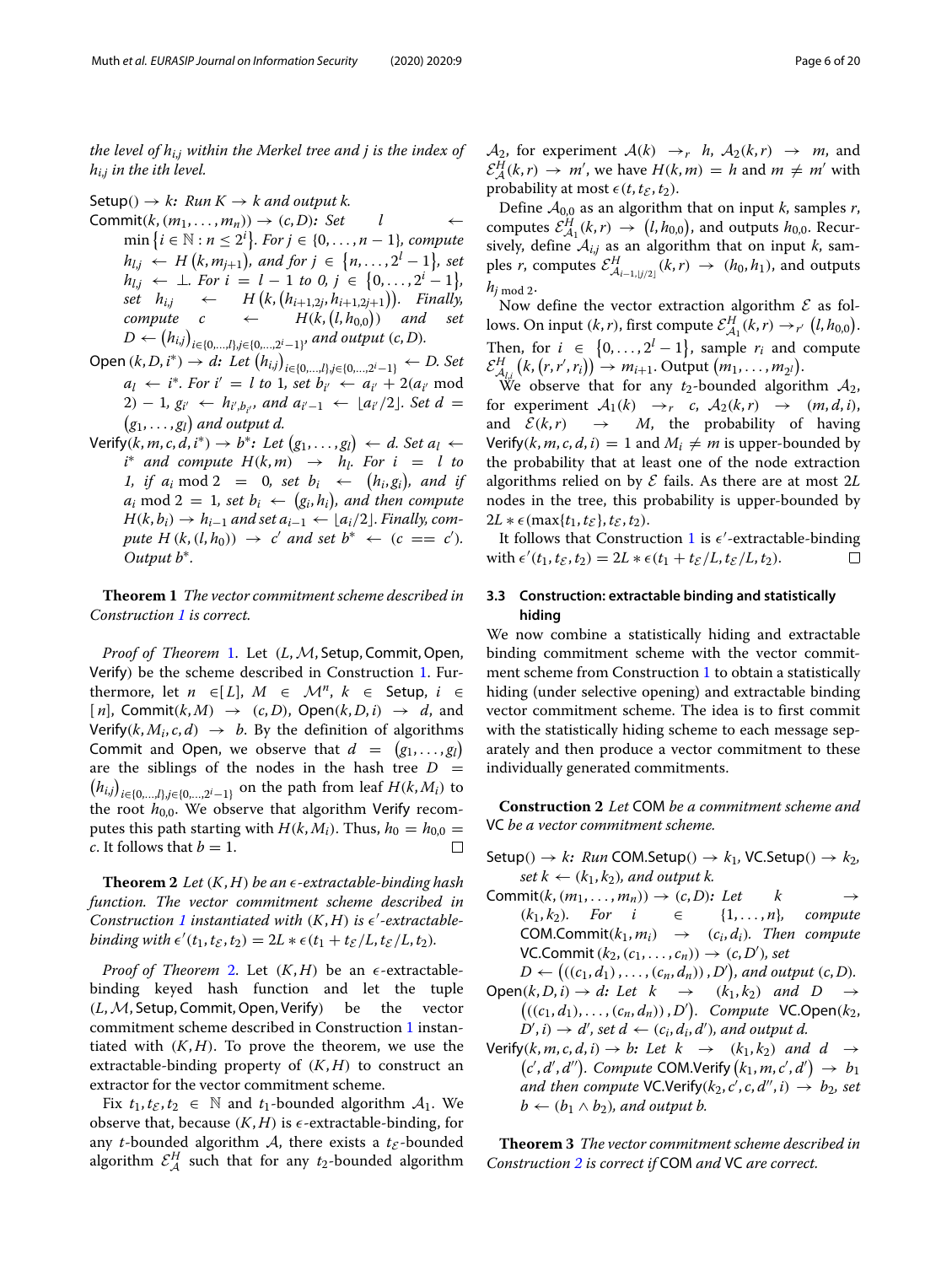*Proof of Theorem [3.](#page-5-3) Let (L, M, Setup, Commit, Open,* Verify) be the scheme described in Construction [2.](#page-5-2) Let *n* ∈[*L*], *M* ∈ *M<sup>n</sup>*, *k* ∈ Setup, *i* ∈[*n*], Commit(*k*, *M*) →  $(c, D)$ , Open $(k, D, i) \rightarrow d$ , and Verify $(k, M_i, c, d) \rightarrow b$ . We observe that *D* =  $((c_i, d_i)_{i \in [n]}, D')$  and furthermore *d* ∈  $VC.Open(k_2,D',i)$ . By the correctness of COM, it follows that COM.Verify( $k_1, M_i, c_i, d_i$ ) = 1, and by the correctness of VC, it follows that HT.VC( $k_2$ ,  $c_i$ ,  $c$ ,  $d$ ,  $i$ ) = 1. Thus,<br>Verify( $k$ ,  $M_i$ ,  $c$ ,  $d$ ,  $i$ ) = 1 Verify( $k$ ,  $M_i$ ,  $c$ ,  $d$ ,  $i$ ) = 1.

<span id="page-6-1"></span>**Theorem 4** *The vector commitment scheme described in Construction [2](#page-5-2) is L-statistically hiding (under selective opening) if the commitment scheme* COM *is -statistically hiding.*

We prove Theorem [4](#page-6-1) in Appendix [B.](#page-17-0)

<span id="page-6-2"></span>**Theorem 5** *If* COM *and* VC *of Construction [2](#page-5-2) are extractable-binding, Construction [2](#page-5-2) is an -extractablebinding vector commitment scheme with*  $\epsilon'(t_1, t_{\mathcal{E}}, t_2) =$  $L * \epsilon (t_1 + t_{\mathcal{E}}/L, t_{\mathcal{E}}/L, t_2)$ .

*Proof of Theorem* [5.](#page-6-2) Let  $t_1, t_{\mathcal{E}}, t_2 \in \mathbb{N}$  and fix any  $t_1$ -bounded algorithm  $A_1$  that on input *k* outputs *c*.

We observe that because VC is  $\epsilon$ -extractable-binding that there exists a  $t_{\mathcal{E}}$ -bounded extraction algorithm  $\mathcal{E}_0$ such that for any  $t_2$ -bounded algorithm  $A_2$ , for experiment Setup  $\rightarrow k$ ,  $\mathcal{A}_1(k) \rightarrow_r c$ ,  $\mathcal{A}_2(k,r) \rightarrow (c_i, d, i)$ , and  $\mathcal{E}_0(k,r) \rightarrow C$ , we have VC.Verify( $k_2, c_i, c, d, i$ ) = 1 and  $C_i \neq c_i$  with probability at most  $\epsilon$  ( $t_1, t_{\mathcal{E}}, t_2$ ).

Define  $A_i$  as an algorithm that on input *k*, samples *r*, computes  $\mathcal{E}_0(k,r) \to C$ , and outputs  $C_i$ .

For  $i > 0$ , define  $\mathcal{E}_i$  as a  $t_{\mathcal{E}}$ -bounded extraction algorithm such that for any  $t_2$ -bounded algorithm  $A_2$ , for experiment  $K \rightarrow k$ ,  $A_i(k) \rightarrow r$   $c_i$ ,  $\mathcal{E}_i(k,r) \rightarrow m'_i$ ,  $A_2(k,r) \rightarrow (m_i, d_i)$ , we have COM.Verify $(k_1, m_i, c_i, d_i) = 1$ and  $m_i \neq m'_i$  with probability at most  $\epsilon$  ( $t_{\mathcal{E}}, t_{\mathcal{E}}, t_2$ ).

Now, we define a message vector extraction algorithm  $\mathcal E$ as follows. On input  $(k, r)$ , first compute  $\mathcal{E}_1(k, r) \rightarrow_{r'} C$ . Then, for  $i \in [|C|]$ , compute  $\mathcal{E}_i(k, (r, r')) \to m_i$ . Output  $(m_1, \ldots, m_{|C|}).$ 

We observe that for any  $t_2$ -bounded algorithm  $A_2$ , for experiment  $A_1(k) \rightarrow_r c$ ,  $A_2(k,r) \rightarrow (m, d, i)$ , and  $\mathcal{E}(k,r) \to M$ , we have Verify(*k*, *m*, *c*, *d*, *i*) = 1 and  $M_i \neq m$ with probability at most  $L * \epsilon(t_1 + t_{\mathcal{E}}, t_{\mathcal{E}}, t_2)$ .

It follows that the vector commitment scheme described in Construction [2](#page-5-2) is  $\epsilon'$ -extractable-binding  $\text{with } \epsilon'(t_1, t_2, t_2) = L * \epsilon(t_1 + t_2/L, t_2/L, t_2).$  $\Box$ 

# <span id="page-6-0"></span>**4 ELSA: efficient long-term secure storage architecture**

Now we present ELSA, a long-term secure storage architecture that efficiently protects large datasets. It provides long-term integrity and long-term confidentiality protection of the stored data. ELSA uses statistically hiding and extractable binding vector commitments (as described in Section [3\)](#page-4-0) in combination with timestamps to achieve renewable and privacy preserving integrity protection. The confidential data is stored using proactive secret sharing to guarantee confidentiality protection secure against computational attacks. The data owner communicates with two subsystems (Fig. [1\)](#page-6-3), where one is responsible for data storage with confidentiality protection and the other one is responsible for integrity protection. The evidence service is responsible for integrity protection updates and the secret share holders are responsible for storing the data and maintaining confidentiality protection. The evidence service also communicates with a timestamp service that is used in the process of evidence generation.

#### **4.1 Construction**

We now describe the storage architecture ELSA in terms of the algorithms Init, Store, RenewTs, RenewCom, RenewShares, and Verify. Algorithm Init initializes the architecture, Store allows to store new files, RenewTs renews the protection if the timestamp scheme's security is weakened, RenewCom renews the protection if the commitment scheme's security is weakened, RenewShares renews the shares to protect against a mobile adversary who collects multiple shares over time, and Verify verifies the integrity of a retrieved file.

<span id="page-6-3"></span>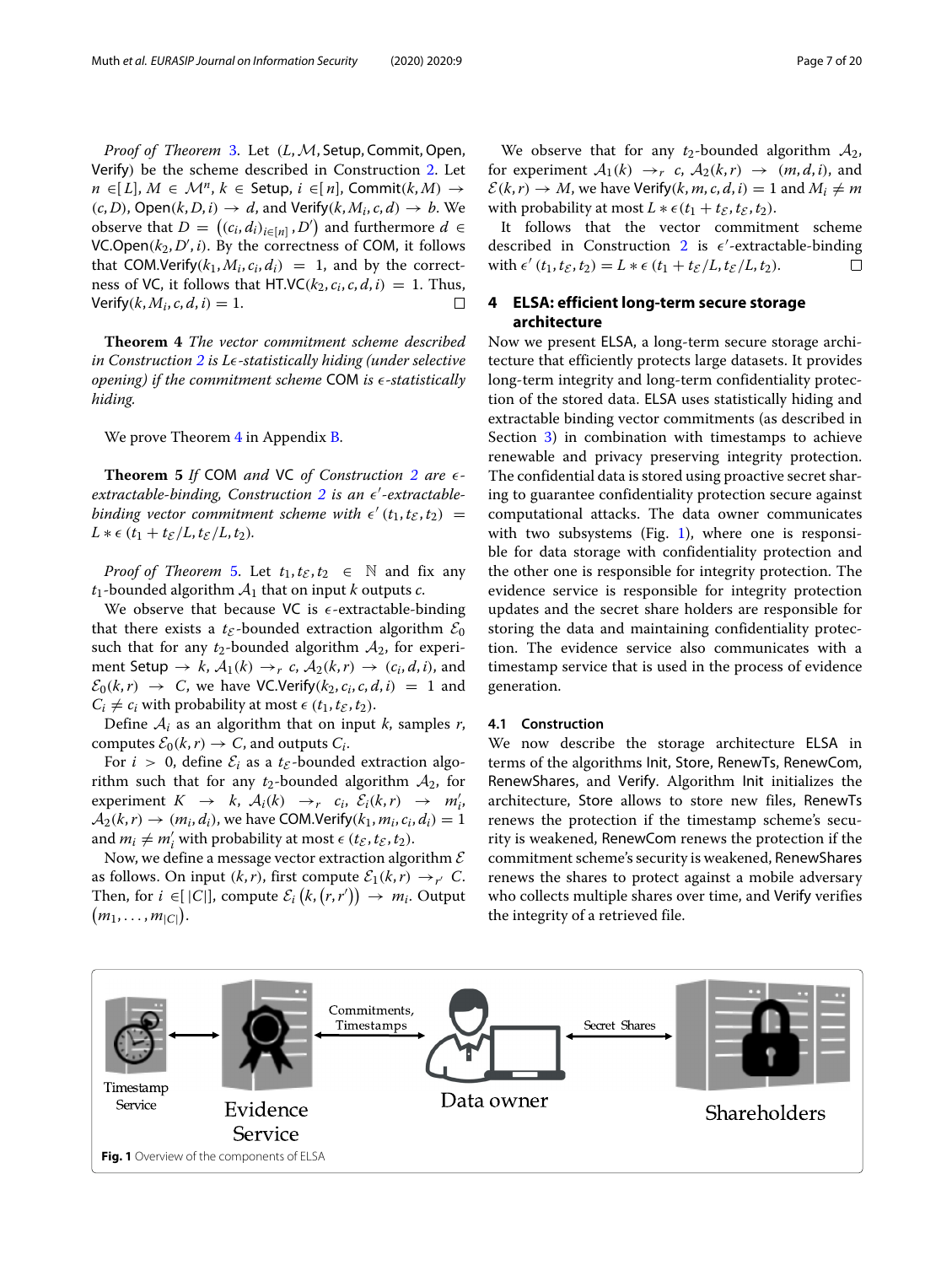We use the following notation. When we write SH.Store(name, dat) we mean that the data owner shares the data dat among the shareholders using protocol SHARE.Share associated with identifier name. If the shared data dat is larger than the size of the message space of the secret sharing scheme, dat is first split into chunks that fit into the message space and then the chunks are shared individually. Each shareholder maintains a database that describes which shares belong to which data item name. When we write SH.Retrieve(name), we mean that the data owner retrieves the shares associated with identifier name from the shareholders and reconstructs the data using protocol SHARE.Reconstruct.

#### *4.1.1 Initialization*

The data owner uses algorithm ELSA.Init (Algorithm 1) to initialize the storage system. The algorithm gets as input a proactive secret sharing scheme SHARE, a tuple of shareholder addresses (shURL*i*)*i*∈[*<sup>N</sup>*], a threshold *t*, and an evidence service address esURL. It then initializes the storage module SH by running protocol SHARE.Setup and the evidence service module ES by setting ES.evidence as an empty table and ES.renewLists as an empty list.

| Algorithm 1: ELSA. Init (SHARE, $(shURL_i)_{i \in [N]}$ , t, esURL) |
|---------------------------------------------------------------------|
| SH.Init(SHARE, $(shURLi)i \in [N]$ , t);                            |
| $ES .hit(esURL);$                                                   |

#### *4.1.2 Data storage*

The client uses algorithm ELSA.Store (Algorithm 2) to store data files (file<sub>*i*)<sub>*i*∈[*n*]</sub>, which works as follows. First a</sub> signature scheme SIG, a vector commitment scheme VC, and a timestamp scheme TS are chosen. Here, we assume that SIG is supplied with the secret key necessary for signature generation and VC is supplied with the public parameters necessary for commitment generation. The client first signs each of the data objects individually. The algorithm then stores the file data and the generated signature in the instance SH of the secret sharing storage system. Afterwards, a vector commitment (*c*, *D*) to the file data vector and the signatures are being generated. For each file, the corresponding decommitment is extracted and stored at the shareholders. The file names filenames, the commitment scheme instance VC, the commitment *c*, and the chosen timestamp scheme instance TS are sent to the evidence service. We remark that signing each data object individually potentially allows for having a different signer for each data object. If the data objects are to be signed by the same user, an alternative is to sign the commitment instead of the data objects.

When the evidence service receives (filenames, VC, *c*, TS), it does the following in algorithm AddCom (Algorithm 3). It first timestamps the commitment (VC, *c*) and thereby obtains a timestamp ts. Then, it compiles the quintuple  $l = (VC, c, \perp, TS, ts)$  and assigns *l* as the first entry of the proof of integrity for each document in filenames. Also, it adds *l* to the list renewLists, which contains the lists that are updated on a timestamp renewal.

The third component of each entry of a proof of integrity is either a  $\bot$  or it consists of a pair  $(d, j)$ , where  $d$ is a decommitment value extracted from a vector decommitment and *j* is its index in said vector decommitment. For a given entry *e* of a proof of integrity, we shall denote this by either (*e*.decom.d, *e*.decom.index)  $=$   $(d, j)$  or *e*.decom  $= \perp$ . During the execution of ELSA.Store, each document's decommitment value is stored in SH, so we have *l*.decom  $= \perp$ .

| Algorithm 2: ELSA.Store( $(\text{file}_i)_{i \in [n]}$ , SIG, VC, TS)                                                                                                        |
|------------------------------------------------------------------------------------------------------------------------------------------------------------------------------|
| filenames $\leftarrow \{\}$ ;                                                                                                                                                |
| for $i \in [n]$ do                                                                                                                                                           |
|                                                                                                                                                                              |
| SIG.Sign(file <sub>i</sub> .dat) $\rightarrow s_{i}$ ;<br>SH.Store ((' <i>data'</i> , file <sub>i</sub> .name), (file <sub>i</sub> .dat, SIG. <i>Cert, s</i> <sub>i</sub> )) |
|                                                                                                                                                                              |
| $filenames+=file_i.name;$                                                                                                                                                    |
| VC.Commit $((\text{file}_i.\text{dat},\text{SIG}.Cert, s_i)_{i \in [n]}) \rightarrow (c, D);$                                                                                |
| for $i \in [n]$ do                                                                                                                                                           |
|                                                                                                                                                                              |
| VC.Open( <i>D</i> , <i>i</i> ) $\rightarrow$ <i>d</i> ;<br>SH.Store ((' <i>decom'</i> , file <sub><i>i</i></sub> .name, 0), ( <i>d</i> , <i>i</i> ));                        |
| ES.AddCom(filenames, VC, c, TS);                                                                                                                                             |

| <b>Algorithm 3: ES.AddCom</b> $(f$ ilenames, VC, $c$ , TS) |
|------------------------------------------------------------|
| TS.Stamp( $(VC, c)$ ) $\rightarrow ts$ ;                   |
| $l \leftarrow (VC, c, \perp, TS, ts);$                     |
| for name $\in$ filenames do                                |
| evidence[name] $+=l;$                                      |
| renewLists+=l;                                             |
|                                                            |

#### *4.1.3 Timestamp renewal*

Algorithm ES.RenewTs (Algorithm 4) is performed by the evidence service regularly in order to protect against the weakening of the most recently used timestamp scheme. The algorithm gets a vector commitment scheme instance  $VC'$  and a timestamp scheme instance TS as input. It first creates a vector commitment  $(c', D')$  for the list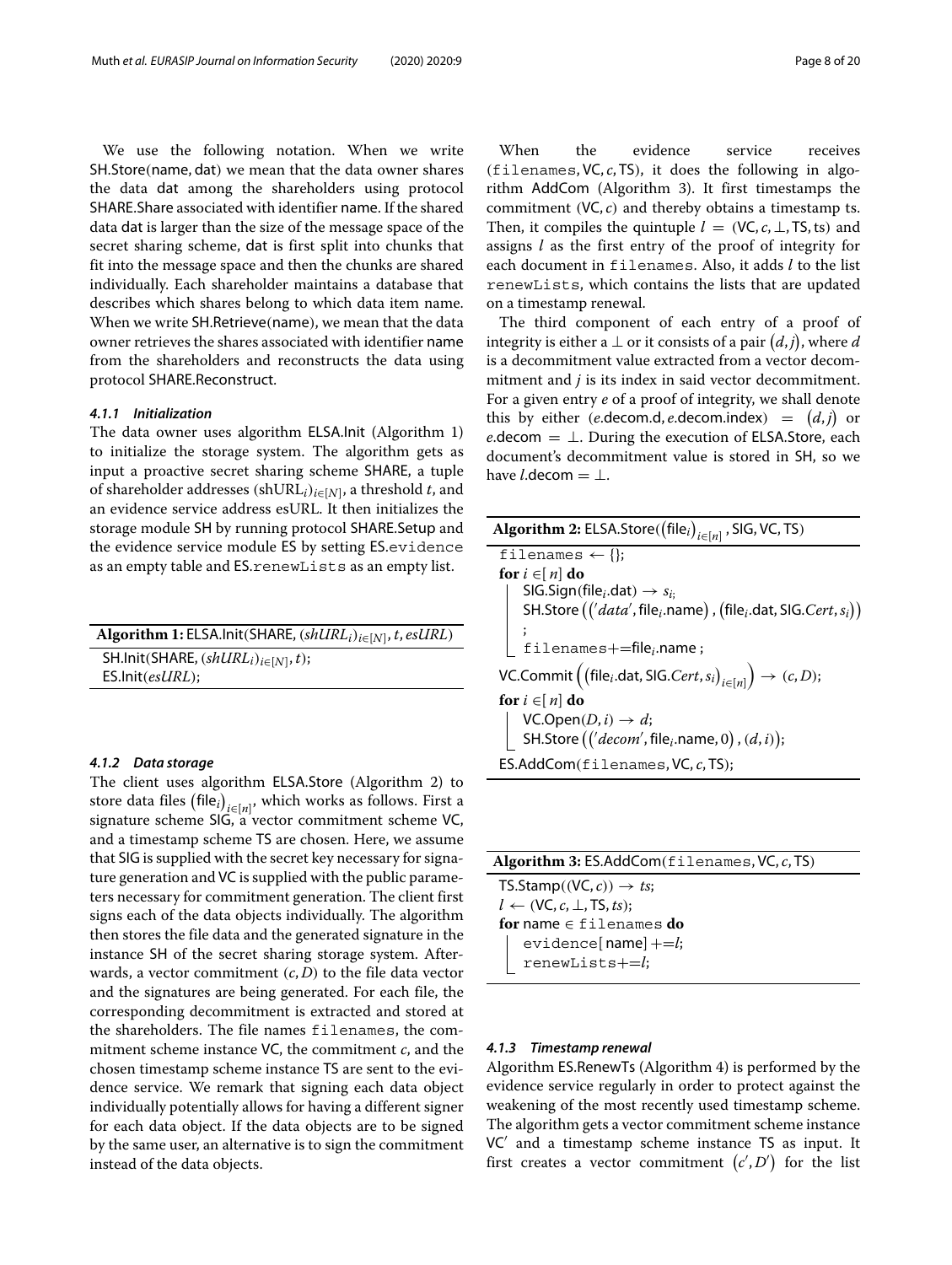of renewal items renewLists. Here, we only require the extractable-binding property of VC , while the hiding property is not required as all of the data stored at the evidence service is independent of the secret data due to the use of unconditionally hiding commitments by the data owner. For each updated list item *i*, the freshly generated timestamp, commitment, and extracted decommitment are added to the corresponding evidence list renewLists[ *i*].

**Algorithm 4:** ES.RenewTs VC , TS  $\mathsf{VC}^\prime.\mathsf{Commit}(\mathtt{renewLists}) \rightarrow \big(c^\prime,D^\prime\big);$  $\mathsf{T}$ S.Stamp  $\big(\big(\mathsf{VC}',c'\big)\big)\rightarrow \mathit{ts};$  $for i \in [|$ renewLists $|$ **do** VC $^{\prime}$ .Open  $(D^{\prime}, i) \rightarrow d^{\prime}$ ;  $\texttt{renewLists}[i] \text{+=} (\textsf{VC}', c', (d', i) \text{}, \textsf{TS}, \textit{ts});$ 

#### *4.1.4 Commitment renewal*

The data owner runs algorithm ELSA.RenewCom (Algorithm 5) to protect against a weakening of the currently used commitment scheme. It chooses a new commitment scheme instance VC and a new timestamp scheme instance TS and proceeds as follows. First, the table of evidence lists ES.evidence is retrieved from the evidence service and complemented with the decommitment values stored at the shareholders. Next, a list with the data items, the signatures, and the current evidence for each data item is constructed. This list is then committed to using the vector commitment scheme VC. The decommitments are extracted and stored at the shareholders, and the commitment is added to the evidence at the evidence service reusing algorithm ES.AddCom.

#### *4.1.5 Secret share renewal*

There are two types of share renewal supported by ELSA. The first type (Algorithm 6) triggers the share renewal protocol of the secret sharing system (i.e., the protocol SHARE.Reshare). This interactive protocol refreshes the shares at the shareholders so that old shares, which may have leaked already, cannot be combined with the new shares, which are obtained after the protocol has finished, to reconstruct the stored data. The second type (Algorithm 7) replaces the proactive sharing scheme entirely. This may be necessary if the scheme has additional security properties like verifiability (see proactive verifiable secret sharing  $[14]$ , whose security may be weakened. In this case, the data is retrieved, shared to the new shareholders, and finally, the old shareholders are shutdown.

**Algorithm 5:** ELSA.RenewCom(VC, TS) filenames  $\leftarrow \{\}$ ; comIndices  $\leftarrow \{\}$ ; comCount  $\leftarrow \{\}; L \leftarrow [\;]$ ; **for** name ∈ ES.evidence **do**  $(\textsf{dat},\textsf{SIG}.Cert, s) \leftarrow \textsf{SH}.\textsf{Retrieve}\left(\left\langle \textit{data}',\textsf{name}\right.\right);$ ES.evidence[ $name] \rightarrow e$ ; **for**  $i \in \{ |e| \}$  **do if**  $e_i$ **.decom** =  $\perp$  **then**  $(e_i$ .decom.d,  $e_i$ .decom.index)  $\leftarrow$ SH.Retrieve  $((\forall decom',\textsf{name},i));$ *L*+=(dat, SIG.*Cert*,*s*, *e*); comIndices[ name]← |*L*|; comCount[ name]← |*e*|; filenames+=name;  $VC.Commit(L) \rightarrow (c, D)$ ; **for** name ∈ ES.evidence **do**  $VC.Open(D, commutices[name]) \rightarrow d;$ **SH.Share** (('decom', name,  $\text{comCount}$ [name]), (*d*, comIndices[ name]));

# ES.AddCom(filenames, VC, *c*, TS);

# **Algorithm 6:** ELSA.RenewShares() SH.Reshare();

| Algorithm 7: ELSA.RenewSharing (SHARE, $(shURL_i)_{i \in [N]}$ , T) |
|---------------------------------------------------------------------|
| SH'.lnit(SHARE, $(shURL_i)_{i \in [N]}$ , T);                       |
| $I \leftarrow$ ES.itemInfos;                                        |
| for <i>name</i> $\in$ <i>I</i> do                                   |
| SH.Retrieve $('data', name) \rightarrow dat;$                       |
| SH'.Share ('aata', name, dat);                                      |
| SH.Shutdown();                                                      |
| $SH \leftarrow SH';$                                                |
|                                                                     |

# *4.1.6 Data retrieval*

The algorithm ELSA.Retrieve (Algorithm 8) describes the data retrieval procedure of ELSA. It gets as input the name of the data file that is to be retrieved. It then collects the evidence from the evidence service and the data from the shareholders. Next, the evidence is complemented with the decommitments and then the algorithm outputs the data with the corresponding evidence.

#### *4.1.7 Verification*

Algorithm ELSA.Verify (Algorithm 9) describes how a verifier can check the integrity of a data item using the evidence produced by ELSA. Here, we denote by time(*ts*)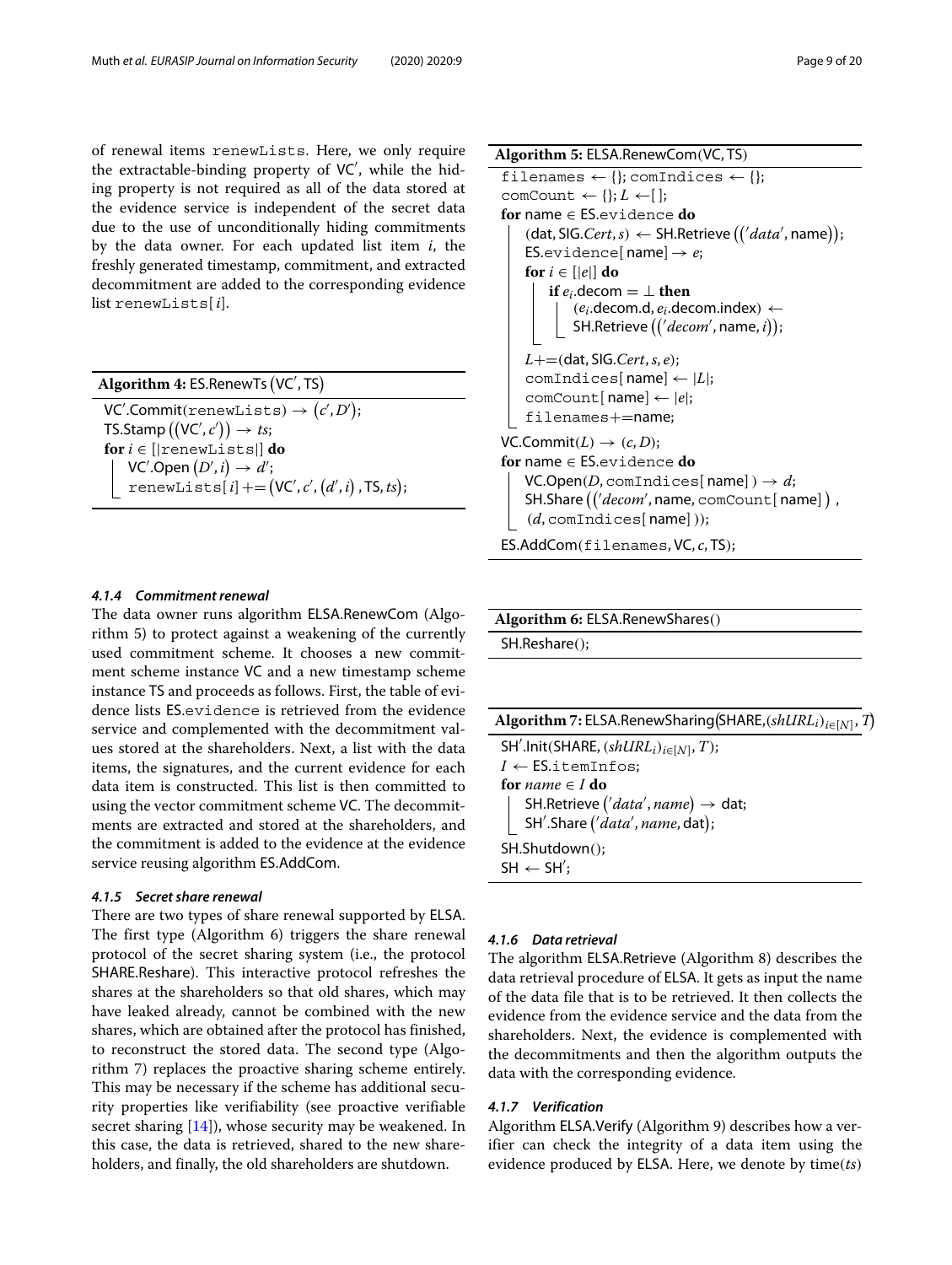$e \leftarrow$  **ES.**evidence[name]; **for**  $i \in [e]$  **do if**  $e_i$ *.decom* =  $\perp$  **then**  $(e_i$ .decom. $d, e_i$ .decom.index)  $\leftarrow$ SH.Retrieve  $((\forall decom',\textsf{name},i));$  $\mathsf{SH}.\mathsf{Retrieve}\left(\left\langle 'data',\mathsf{name}\right\rangle\right)\rightarrow\left(\mathsf{dat},\mathsf{SIG}.Cert,s\right);$  $E \leftarrow (SIG.Cert, s, e);$ **return** (dat, *E*);

the point in time, when a given timestamp *ts* was generated, i.e. TS.Verify (PKI,  $(m, time(ts))$ ,  $ts$ ) = 1 if  $ts \leftarrow$ TS.Stamp(*m*). ELSA.Verify gets name, the identifier of the document in question and a point in time *tstore* as input. The algorithm returns 1, if dat, i.e. name's data, is authentic and has been stored at  $t_{store}$ .

In more detail, the verification algorithm works as follows. It first checks the initial element of name's proof of integrity, that is whether the signature *s* is valid for the data object dat under signature scheme instance SIG at the time of the first timestamp of the evidence list *e*. It also checks whether the corresponding commitment is valid for (dat, SIG,*s*) at the time of the next commitment and the timestamp is valid at the next timestamp. Then, for each of the remaining |*e*| entries of *e*, the algorithm checks whether the corresponding timestamp is valid at the time of the next timestamp and whether the corresponding commitments are valid at the time of the next commitments. The algorithm outputs 1 if all checks return valid, and it outputs 0 in any other case.

#### **4.2 Security analysis**

#### *4.2.1 Computational model*

In a long-running system, we have to consider adversaries that increase their computational power over time. For example, they may increase their computation speed or acquire new computational devices, such as quantum computers. We capture this by using the computational model from [\[5\]](#page-19-10).

A real-time bounded long-lived adversary  $A$  is defined as a sequence  $(A_{(0)}, A_{(1)}, A_{(2)}, \ldots)$  of machines with  $A(t) \in \mathcal{M}_t$  and is associated with a global clock Clock. We assume that the class  $\mathcal{M}_t$  of computing machines available at time *t* widens when *t* increases, i.e.,  $\mathcal{M}_t \subseteq \mathcal{M}_{t'}$  for *t* < *t* . The adversary is given the power to advance the clock, but it cannot go backwards in time. When  $A^{Clock}$  is started, then actually the component  $A_{(0)}$  is run. Whenever a component  $A(t)$  calls the clock oracle to set a new time  $t'$ , then component  $\mathcal{A}_{(t)}$  is stopped and the component  $A_{(t)}$  is run with input the internal state of  $A_{(t)}$ . Real-time computational bounds are expressed as follows.

Algorithm 9: ELSA.Verify (name,  $t_{store}$ )  $e \leftarrow$  **ES.**evidence[name]; /\* Get evidence record for name.  $*$ /\* Make a copy of the proof of integrity, which will be completed  $\text{below.}$   $\star/$ for  $i = 0, \ldots, |e'|$  do **if**  $e'_i$  *decom* = ⊥ **then**  $e'_i$ .decom  $\leftarrow (d, j) =$ SH.Retrieve (('decom', name, *i*));  $(data, SIG.Cert, s) \leftarrow SH.Retrieve (((data', name));$  $(VC, c, (d, j), TS, ts) \leftarrow e'_0;$ /\* Check the first entry of the proof of integrity.  $\star/$ 

 $t \leftarrow t_{store}$ ; *b* ← SIG.Verify (SIG.Cert, dat, s)  $\land$ 

VC.Verify  $\big(\mathrm{PKI}, dat,c,d,j\big) \wedge$ TS.Verify (PKI,((VC, *c*), *t*), *ts*);

```
for i = 1 to|e| do
    (VC, c, (d, j), TS, ts) \leftarrow e'_i;t = \text{time}(ts);
    if e_i.decom = \perp <b>then
        /* In this case, the i-th entry
             came from a commitment
             renewal. \star/h \wedge =VC.Verify \left(\text{PKI}, \left(dat, \text{SIG}, s, e'_{[i-1]}\right), c, d, j\right) \wedgeTS.Verify (PKI,((VC, c), t), ts);
    else
        /* Otherwise, the i-th entry of e
             came from a timestamp
             renewal. \star/b \wedge = \textsf{VC}.\textsf{Verify}\left(\textsf{PKI},e_{[i-1]},c,d,j\right) \wedgeTS.Verify (PKI,((VC, c), t), ts);
```


 $e' \leftarrow e$ ;

Let  $A^{Clock}$  be a computing machine associated with Clock, and let  $\rho : \mathbb{N} \to \mathbb{N}$  be a function. We say A is  $\rho$ -bounded if for every time *t*, the aggregated step count of the machine components of A until time *t* is at most  $\rho(t)$ .

#### *4.2.2 Integrity*

First, we analyze integrity protection, by which we mean that it should be infeasible for an adversary to forge a valid evidence list for a data object, but the data object has not been authentically signed at the claimed time. This is captured in the following definition, where we define security with respect to a set of schemes  $S$  (e.g., commitment schemes, signature schemes, timestamp schemes)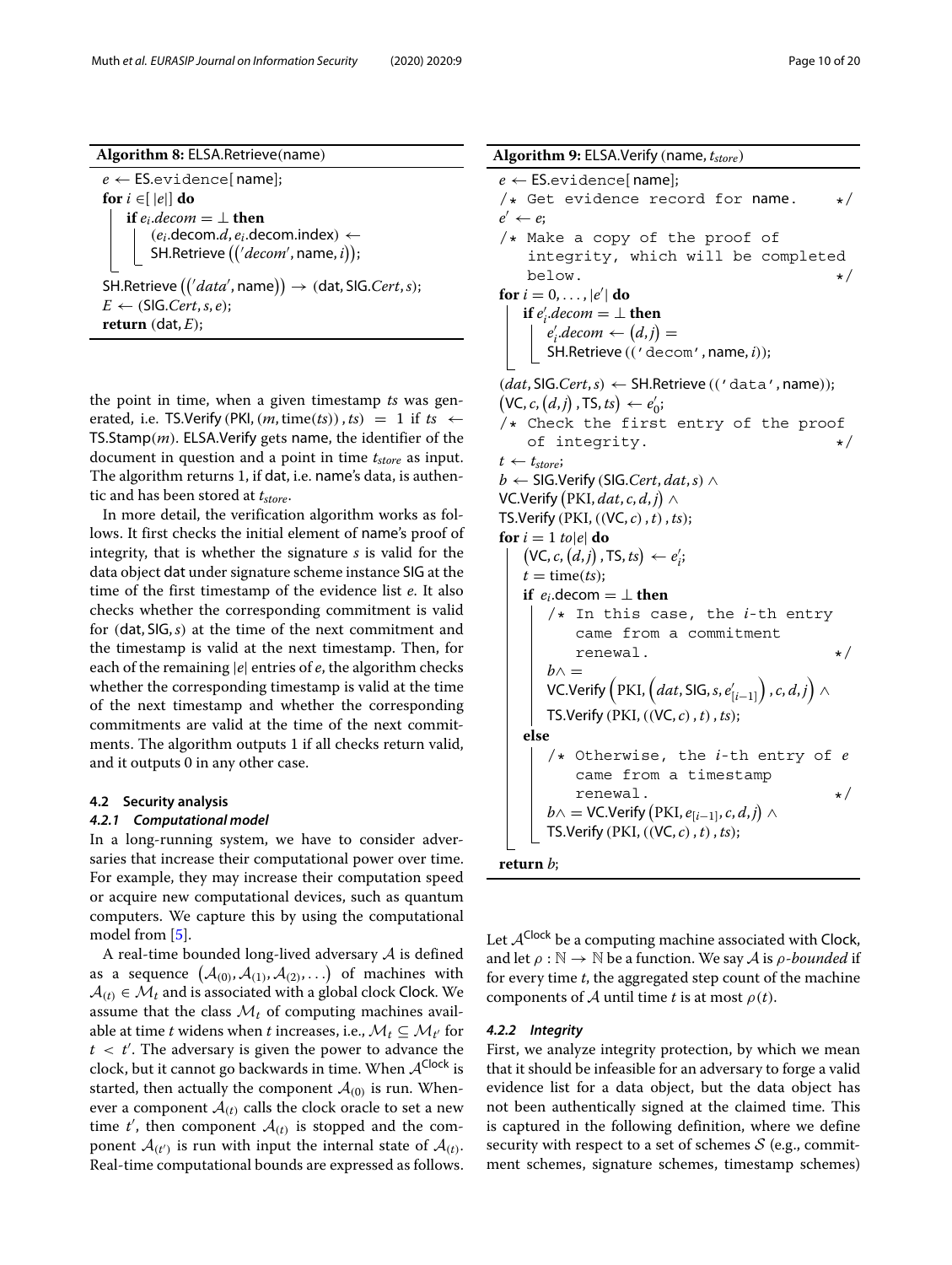that are available within the context of the adversary. Also, we assume that each scheme instance  $S_i$  is associated with a breakage time  $t_i^b$  after which it is considered insecure. The experiment (Algorithm 10) has a setup phase, where all the scheme instances are initialized by means of parameter generation. We write  $S_i$ . Setup()  $\rightarrow$  (*sk*, *pk*) to denote that a scheme potentially generates a secret parameter *sk* (e.g., a private signing key) and a public parameter *pk* (e.g., a public verification key or the parameters of a commitment scheme instance). We allow the adversary to access the secret parameters of an instance once it is considered insecure (via oracle Break).

**Definition 5** (Integrity) *We say* **ELSA** *is*  $(M, \epsilon)$ *unforgeable for schemes* S*, if for any p-bounded machine* A ∈ M*,*

$$
\Pr\left[\mathsf{Exp}^{\mathsf{Forge}}_{\mathcal{S}}(\mathcal{A})=1\right] \leq \epsilon(p).
$$

*The experiment* ExpForge *is described in Algorithm 10.*



Next, we prove that the security of ELSA can be reduced to the extractable binding security of the used commitment schemes and the unforgeability of the used signature schemes within their validity period.

<span id="page-10-0"></span>**Theorem 6** Let  $\mathcal{M} = (\mathcal{M}_t)_t$  specify which com*putational technology is available at which point in time and let* S *be a set of cryptographic schemes, where each scheme*  $S_i \in S$  *is associated with a*  $b$ reakage time  $t_{i}^{b}$  and is  $\epsilon_{i}$ -secure against adversaries *using computational technology* M*<sup>t</sup> b i . In particular, we require unforgeability-security for signature schemes and extractable-binding-security for commitment schemes. Let pE be any computational bound and L be an upper bound on the maximum vector length of the commitment schemes in S. Then, ELSA is*  $(M, \epsilon)$ -unforgeable  $f$  *br*  $S$  *with*  $\epsilon(p) = \left( \sum_{i \in S} \epsilon_i \left( p \left( t_i^b \right) p_E \left( t_i^b \right) L^2 \right) \right) + \epsilon$  $\left( \sum_{i \in \textsf{COM}} \epsilon_i \left( p \left( t^b_i \right), p_E \left( t^b_i \right), p \left( t^b_i \right) \right) \right).$ 

The proof of Theorem [6](#page-10-0) can be found in Appendix [B.](#page-17-0)

#### *4.2.3 Confidentiality*

Next, we analyze confidentiality protection of ELSA. Intuitively, we require that an adversary with unbounded computational power who observes the data that is received by the evidence service and a subset of the shareholders does not learn any substantial information about the stored data. In particular, it should be guaranteed that an adversary does not learn anything about unopened files even if it retrieves some of the other files and the corresponding signatures, commitments, and timestamps.

We model this intuition by requiring that any (unbounded) adversary  $A$  should not be able to distinguish whether it interacts with a system that stores a file vector  $F_1$  or a system that stores another file vector  $F_2$ , if A only opens a subset I of files and  $F_1$  and  $F_2$  are identical on *I*. This is modeled in experiment Exp<sup>DIST</sup> (Algorithm 11), where we use the following notation. For a secret sharing scheme SHARE, we denote by SHARE.*AS* the set of authorized shareholder subsets that can reconstruct the secret. For a protocol P, we write  $\langle P \rangle_{\text{View}}$  to denote an execution of P where View contains all the data sent and received by the involved parties. For an involved party  $P$ , we write View( $P$ ) to denote the data sent and received by party P.

**Definition 6** (Confidentiality) *We say* ELSA *is statistically hiding for* S*, if for all machines* A*, subsets I, sets of files*  $F_1, F_2$  *with*  $(F_1)_I = (F_2)_I$ *, for all*  $L \in \mathbb{N}$ *,* 

$$
\left|\Pr\left[\text{Exp}_{S,L}^{\text{Dist}}(\mathcal{A}, F_1, I) = 1\right] - \Pr\left[\text{Exp}_{S,L}^{\text{Dist}}(\mathcal{A}, F_2, I) = 1\right]\right| \le \epsilon(L).
$$

*The experiment* ExpDIST *is described in Algorithm 11.*

Next, we show that ELSA indeed provides confidentiality protection as defined above if statistically hiding secret sharing and commitment schemes are used.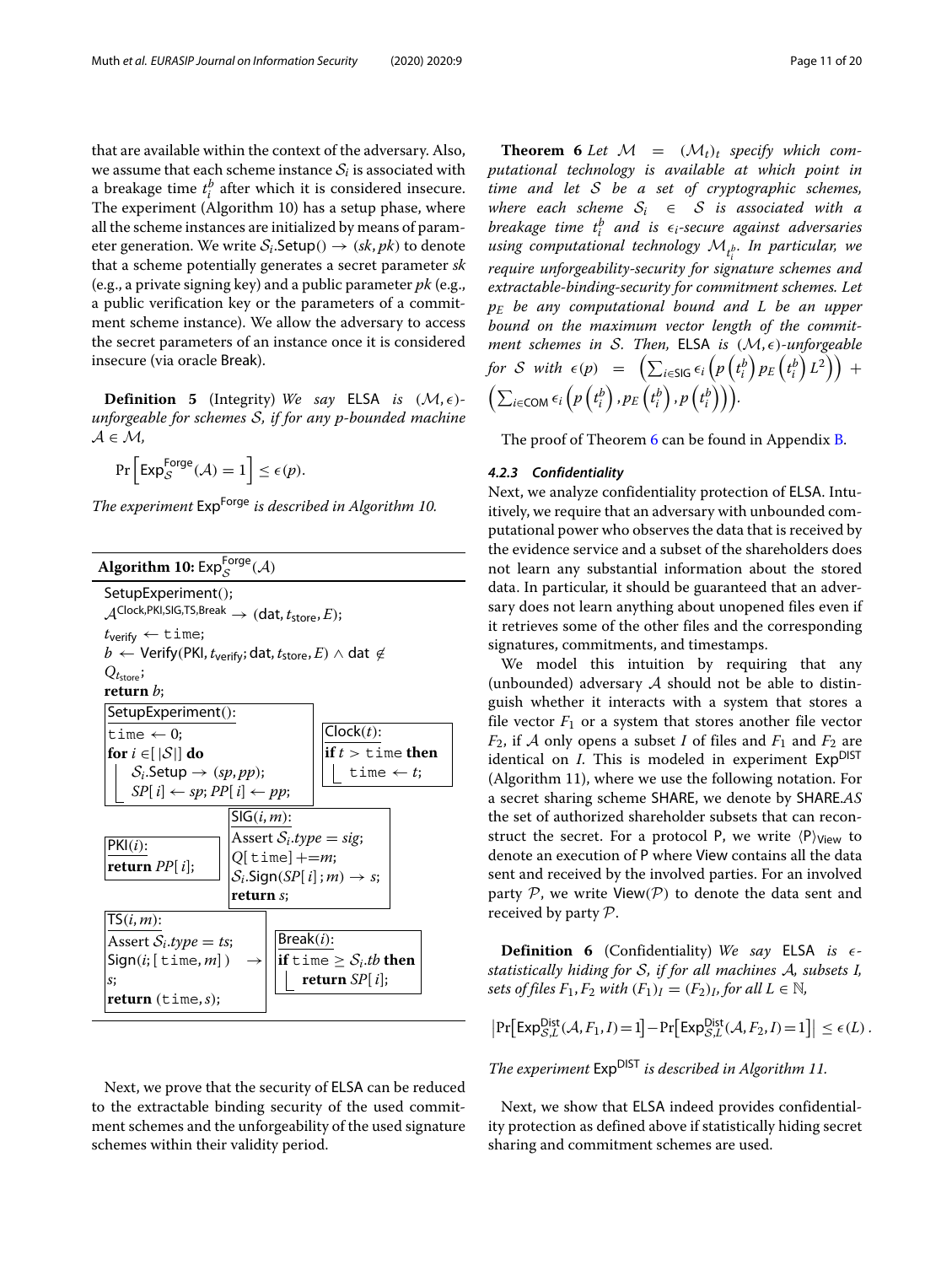

<span id="page-11-1"></span>**Theorem 7** *Let* S *be a set of schemes, where* S.SHARE *is an -statistically hiding secret sharing scheme and every commitment scheme in* S *is -statistically hiding. Then,* ELSA is  $\epsilon'$ -statistically hiding for S with  $\epsilon'(L) = 2L\epsilon$ .

*Proof of Theorem* [7.](#page-11-1) We observe that the statistical distance between the view of the evidence service and the receiver for  $F_1$  and the view for  $F_2$  is at most  $\epsilon$  per call to ELSA' because the vector commitment schemes in  $S$ are  $\epsilon$ -statistically hiding. The statistical distance between the view of an unauthorized subset of shareholders for *F*<sup>1</sup> and the view of the same subset of shareholders for  $F_2$  is also at most  $\epsilon$  because the secret sharing scheme is  $\epsilon$ -statistically hiding. It follows that the statistical distance for each query of the adversary diverges by at most  $2\epsilon$ . Hence, overall the statistical distance is bounded by  $2L\epsilon$ .  $\Box$ 

With regard to protecting the network communication between the data owner and the shareholders, we ideally require that information theoretically channels are used (e.g., based on quantum key distribution and one-time pad encryption  $[10]$ , so that a network provider, who could

potentially intercept all of the secret share packages, cannot learn any information about the communicated data. Implementations of QKD have, however, not yet reached a state in which they may be deemed a viable method to connect a larger number of parties. Thus, manual key exchange may be considered as a temporary solution. If information theoretically secure channels are not available, we recommend to use very strong symmetric encryption (e.g., AES-256 [\[19\]](#page-19-1)).

#### <span id="page-11-0"></span>**5 MCELSA: ELSA for multiple clients**

In Section [4,](#page-6-0) we proposed ELSA, a long-term storage solution, that provides information theoretical confidentiality and continuously prolonged computational integrity for the documents stored within it. In this section, we will adapt ELSA so that several clients can interact with the same instance simultaneously. We denote this multi-client version by MCELSA. MCELSA delivers the same guarantees as ELSA with respect to the stored documents' integrity and confidentiality.

Compared to the single-client setting, the multi-client setting introduces new challenges concerning access management and the distribution of maintenance tasks. In this section, we go into further detail about the nature of these challenges and propose solutions for them:

- In any multi-client storage system, access management breaks down to hindering unauthorized parties (clients, shareholders, or the evidence service) from obtaining a document while enabling access for authorized parties. An intuitive solution is to employ an external party that decides for each client's queries whether to grant access or deny it. That party itself may not have access to stored documents. This solution contradicts MCELSA's aim to provide robust confidentiality by storing documents in a secret sharing scheme and thereby eliminating central points of failure. More precisely, an attacker who corrupted the access deciding party would gain unlimited document access. Hence, we dismiss this approach and instead shift the access management to the shareholders. We go into more detail in Section [5.1.](#page-11-2)
- ELSA's maintenance in essence consists of timestamp, commitment, and share renewal (see Algorithm 4, 5, and 6). We will amend ELSA's protocols in Section [5.2](#page-12-0) to the multi-client setting, so that they distribute these tasks among the clients, shareholders and evidence service in order to minimize the combined workload while respecting access privileges.

# <span id="page-11-2"></span>**5.1 Modifications to the secret sharing schemes**

Before going into detail regarding the modifications to ELSA's protocols, we first discuss the amendments to the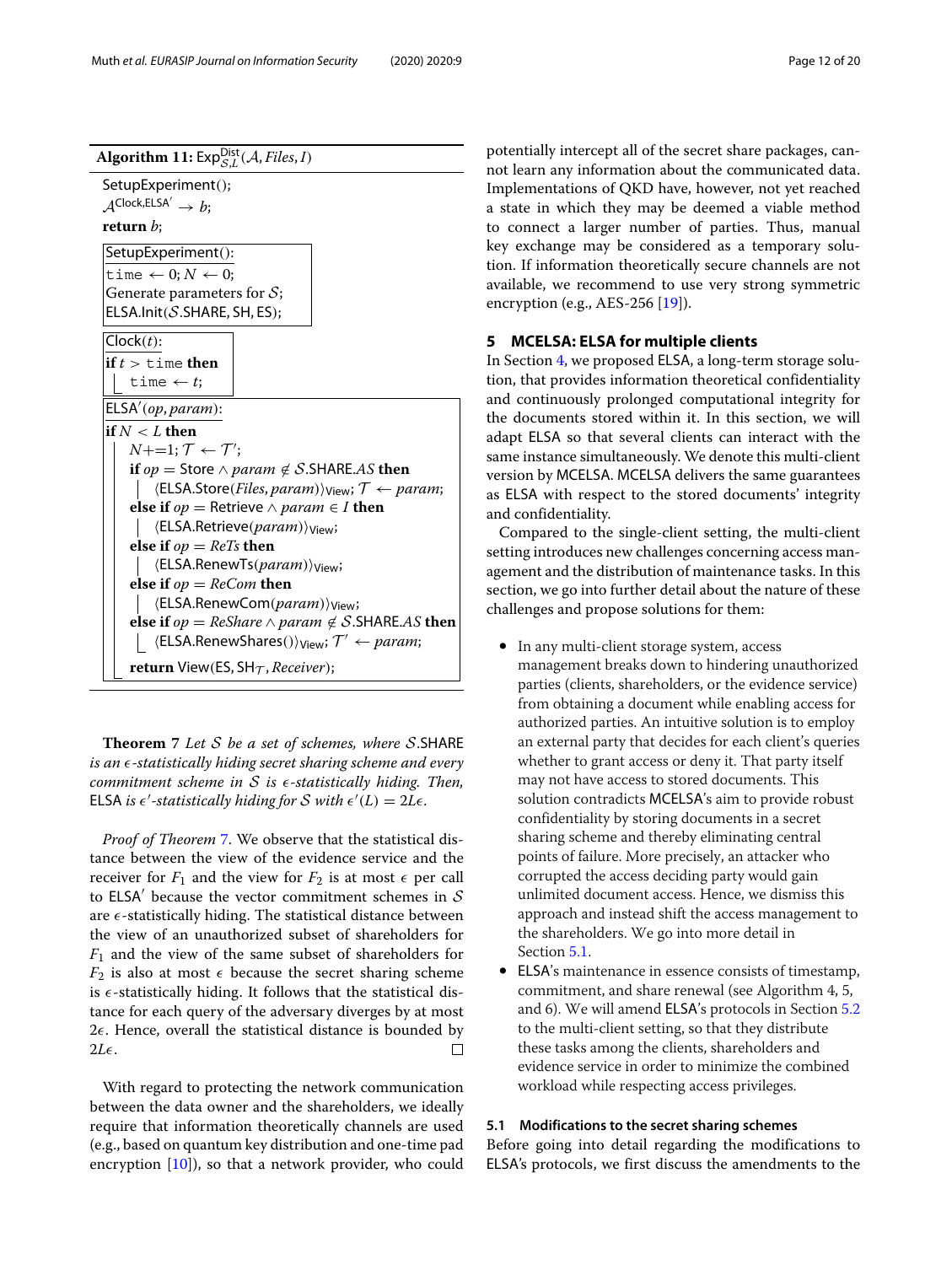underlying schemes. While we leave the signature, vector commitment and timestamp schemes unchanged in comparison to the single-client setting, we do need to apply some modifications to the employed secret sharing scheme in order for it to support the aforementioned access management.

We elaborate the modifications in terms of the protocols, which the secret sharing scheme provides. Access management will be realized by having each individual shareholder decide upon receiving a query from a client *c*, whether *c* has the necessary permissions for the query he issued. Each shareholder then acts accordingly independent of the other shareholders. Below, we list the modified protocols with an appended asterisk and compare them to SH's original protocols. The updated secret sharing scheme will be denoted by SH∗.

- Setup<sup>∗</sup> establishes the secret sharing parameters as SH.Setup does, too. Yet, it additionally fixes the layout, in which the permissions for each document are to be denoted. Subsequent data access queries must adhere to these parameters.
- Store<sup>∗</sup> takes a tuple of documents file*<sup>i</sup> <sup>i</sup>*∈[*n*] and a list of permissions  $(p_i)_{i \in [n]}$  as an additional argument. It generates shares of the documents and sends the shares to the shareholders for storage, yet it attaches the permissions to each share.
- Retrieve<sup>∗</sup> takes a document identifier name as input. Compared to the original Retrieve, it introduces a further step. Assume a client *c* issued Retrieve<sup>\*</sup>(name). Upon receiving this request, each shareholder consults the permissions attached to his share of name. He then proceeds to transmit his share to *c*, if *c* is authorized to retrieve name. Otherwise, *c*'s query is ignored. Also, if a shareholder hands over his shares, he sends the permissions alongside it. Thus, a client has to convince an authorized set of shareholders to send their shares in order to obtain it and if he does, he also learns the respective permissions.
- Reshare<sup>∗</sup> has the shareholders derive new, uncorrelated shares of the stored documents, that is, it behaves as SH.Reshare does, yet we point out that the attached permissions for each share must remain unchanged.
- UpdatePerm∗: We extend the secret sharing scheme by this protocol to enable the clients to change the permissions with respect to a document without having to retrieve and share it anew. Thus, if a client issues UpdatePerm∗ with a document list identifier and a permissions list as arguments, the shareholder check whether that client is authorized for his query and, if so, they swap the old permissions attached to their shares for the ones provided by the client.

Thereby, the permissions are updated without reassembling the documents.

With the modifications above, we shift the task of access management to the shareholders, which avoids a central point of failure and leaves ELSA's general setup unchanged apart from introducing further clients. Furthermore, we hereby achieve the same confidentiality guarantees as with ELSA, that is, if a party wants to obtain a document, to which it is not permitted access, it has to corrupt an authorized set of shareholders, i.e., break the secret sharing scheme SH.

We also let the shareholders maintain an initially empty list of document identifiers for each client. This list will be denoted by *lu*, where *u* goes over all clients. The purpose of the list will be explained in Section [5.2.2.](#page-13-0)

#### <span id="page-12-0"></span>**5.2 Modifications to ELSA's protocols**

In Section [5.1,](#page-11-2) we amended the secret sharing scheme in which the documents and their respective decommitment values are stored so that it supports multiple clients and access management. This of course leads to changed interfaces for SH's protocols, which implies some amendments to ELSA's protocols, too. We split the protocols into three categories: data access, maintenance, and integrity verification.

# *5.2.1 Data access*

The protocols for data access, i.e., storing and retrieving documents, in ELSA are Store (Algorithm 2) and Retrieve (Algorithm 8). We briefly describe their updated workflow and point out the applied changes.

*Data storage.* A client in MCELSA stores documents  $(\mathsf{file}_i)_{i \in [n]}$  by executing MCELSA.Store (Algorithm 14) with  $\text{parameters} \;\; \left(\text{file}_i\right)_{i \in [n]}, \text{ SIG, VC, TS,} \;\; \text{and} \;\; \left(p_i\right)_{i \in [n]}, \;\; \text{where}$  file*<sup>i</sup>*  , SIG, VC, and TS agree with those of ELSA.Store and *pi* denotes the permissions with respect to the document file<sub>*i*</sub>,  $i \in [n]$ . He executes MCELSA. Store as he would execute ELSA.Store, yet when storing the documents and decommitment values via SH∗.Share∗, he passes (*pi*)*i*∈[*n*] as the additional argument for the access permissions. Thereby, the client establishes each parties' access rights to the documents  $(\text{file}_i)_{i \in [n]}$  (and the respective decommitment values).

*Data retrieval.* To obtain a document identified by name, a client issues MCELSA.Retrieve(name). This implies executing SH.Retrieve(name) with respect to the document and its decommitment values from the shareholders and retrieving the remaining proof of integrity from the evidence service. The modification compared to ELSA.Retrieve is that the client only obtains the document if he is authorized and, if so, he also obtains the permissions concerning name due to the changes in the secret sharing scheme SH∗.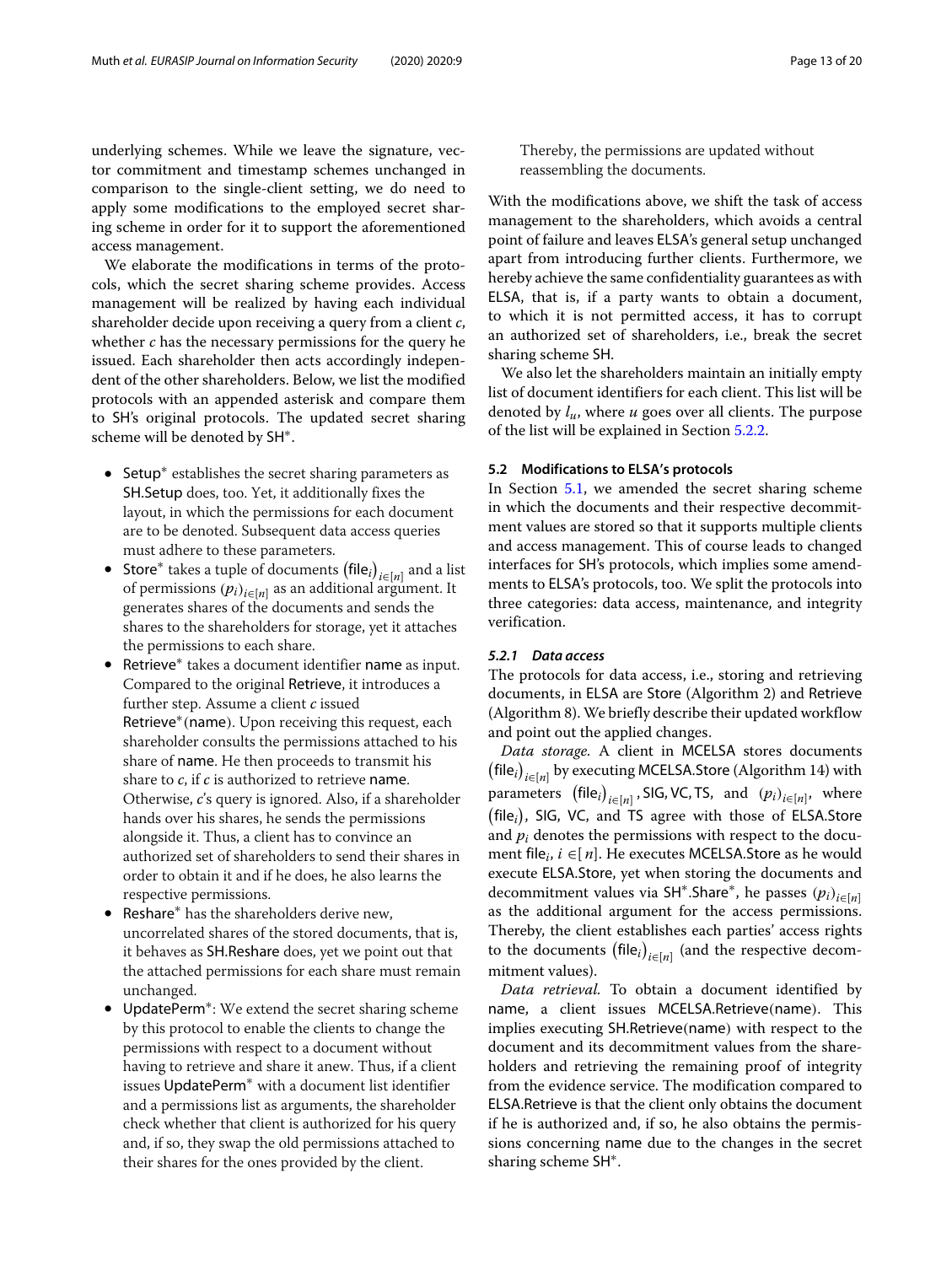*Permission modification.* Changing the permissions on one or more documents identified by  $(name_i)_{i \in [n]}$ can be achieved by retrieving said documents via MCELSA.Retrieve (name*i*)*i*∈[*n*]  and subsequently stor- $\inf_{\mathcal{F}}$  them via MCELSA.Store  $\left( \left( \mathsf{name}_i \right)_{i \in [n]}, \left( p'_i \right)_{i \in [n]} \right)$  with  $[p'_i]_{i \in [n]}$  being the updated permissions. The drawback of this approach is that the documents are reconstructed at the client's site. Thus, we introduce the protocol MCELSA.UpdatePerm. The parameters for this protocol are  $(\textsf{name}_i)_{i \in [n]}$  and  $(p'_i)_{i \in [n]}$ . The protocol executes SH<sup>\*</sup>.UpdatePerm<sup>\*</sup> (name<sub>*i*</sub>,  $p'_i$ ) for each  $i \in [n]$ ; if the client is authorized, the shareholders then swap name*i*'s permissions for  $p'_i$ .

#### <span id="page-13-0"></span>*5.2.2 Maintenance*

Adapting the protocols for data access to the multi-client scenario was fairly straightforward, yet transferring the maintenance tasks is somewhat more involved. As we mentioned before, there are three procedures to be discussed: timestamp, share, and commitment renewal.

*Timestamp renewal.* The amendments to this protocol are purely for optimization purposes: whereas in ELSA, the evidence service ES renewed the timestamps on all proofs of integrity when executing ES.RenewTs (Algorithm 4), we take a more refined approach in MCELSA to reduce memory consumption. MCELSA.RenewTs(Algorithm 15) works as follows: ES updates all expiring timestamps by generating a vector commitment  $(c, D)$ on renewLists and obtains a timestamp  $ts'$  on  $(c, D)$ from a given timestamp scheme TS. As a last step, ES appends the quintuple (VC', c', (*d*', *i*) , TS, *ts*) to each proof of integrity evidence[ name] whose last used timestamp scheme coincides with that of renewLists*i*, that is, it satisfies evidence  $[name]_{\text{evidence}[name]}$ . TS = renewLists*i*.TS.

*Share renewal.* ELSA's protocol for renewing the shares of stored documents stays unchanged apart from executing SH∗.Reshare∗ instead of SH.Reshare. Thereby new, uncorrelated shares of the documents replace the old shares while keeping the access permissions.

*Commitment renewal.* Renewing the commitments is the most involved task to transfer to the multi-client setting. In ELSA, the client first collects all stored documents as well as their complete proofs of integrity in a list *L*. He then generates a vector commitment (*c*, *D*) on said list and has the evidence service append the commitment along with a freshly generated timestamp to the existing proofs of integrity via ES.AddCom. The newly generated decommitment values are then stored within the secret sharing scheme.

The obvious complication with ELSA's approach in the multi-client setting is that a client, who is authorized to retrieve all stored documents, does not even have to exist

or have to be online! Two solutions would seem to offer themselves if we wished to uphold ELSA's solution of having a single party recommit to the stored documents: either an external trusted party gains access to all documents and recommits to them or an involved party (for example, the evidence service or a client) gains access to all documents and recommits to them. Both approaches strongly contradict MCELSA's confidentiality aim, i.e., only authorized parties gain access to a document.

We solve this conflict by employing—if necessary more than one client to assist in commitment renewal. Also, in order to keep storage demand of MCELSA as low as possible, we have clients recommit only to documents that are affected by an expiring commitment instead of all documents. Thus, commitment renewal is split into three steps:

- 1. Assume that a vector commitment  $(c, D)$  is expiring. The evidence service ES, having knowledge of all commitment values in ELSA, executes MCELSA.*detRecom* (Algorithm 12) and compiles a list *L* of documents that are affected by (*c*, *D*)'s expiry. ES then hands *L* to the shareholders.
- 2. The shareholders have knowledge of the access permissions with respect to the stored documents. Thus, they will assign the documents in *L* to clients in such a manner that as few as possible clients become involved in the commitment renewal procedure while respecting the access permissions. This minimizes the number of commitments to maintain. The lists *lu*, that the shareholders maintain, now come into action. For each client *u*, *lu* contains the identifiers of the documents that had been assigned to *u* for commitment renewal. Once *u* has generated a new vector commitment for his list *lu*, it is emptied. Yet, in a long-term storage solution such as MCELSA, a further commitment may expire while a list *lu* still contains a document. Thus, upon receiving *L* from the evidence service, the shareholders merge *L* with the lists  $l_u$  and distribute the resulting list among the clients. Finally, each client *u*'s newly assigned documents are denoted in *lu*. For an exact description, how to assign the extended list *L* to the clients, see MCELSA.*distrRecom* (Algorithm 13). For MCELSA.*detRecom*, we have to introduce the following notation: by perm*u*, we denote the set of documents that a client *u* is permitted to retrieve; also, the set of all clients is denoted by *U*. The cardinality of a set *X* will be denoted by #*X*.
- 3. Whenever a client *u* connects to MCELSA, he is handed *lu* and executes MCELSA.*userRenewCom* (Algorithm 16). For that, he retrieves all documents in *lu* (by design he is permitted access to each name  $\in l_u$ ) and their respective complete proof of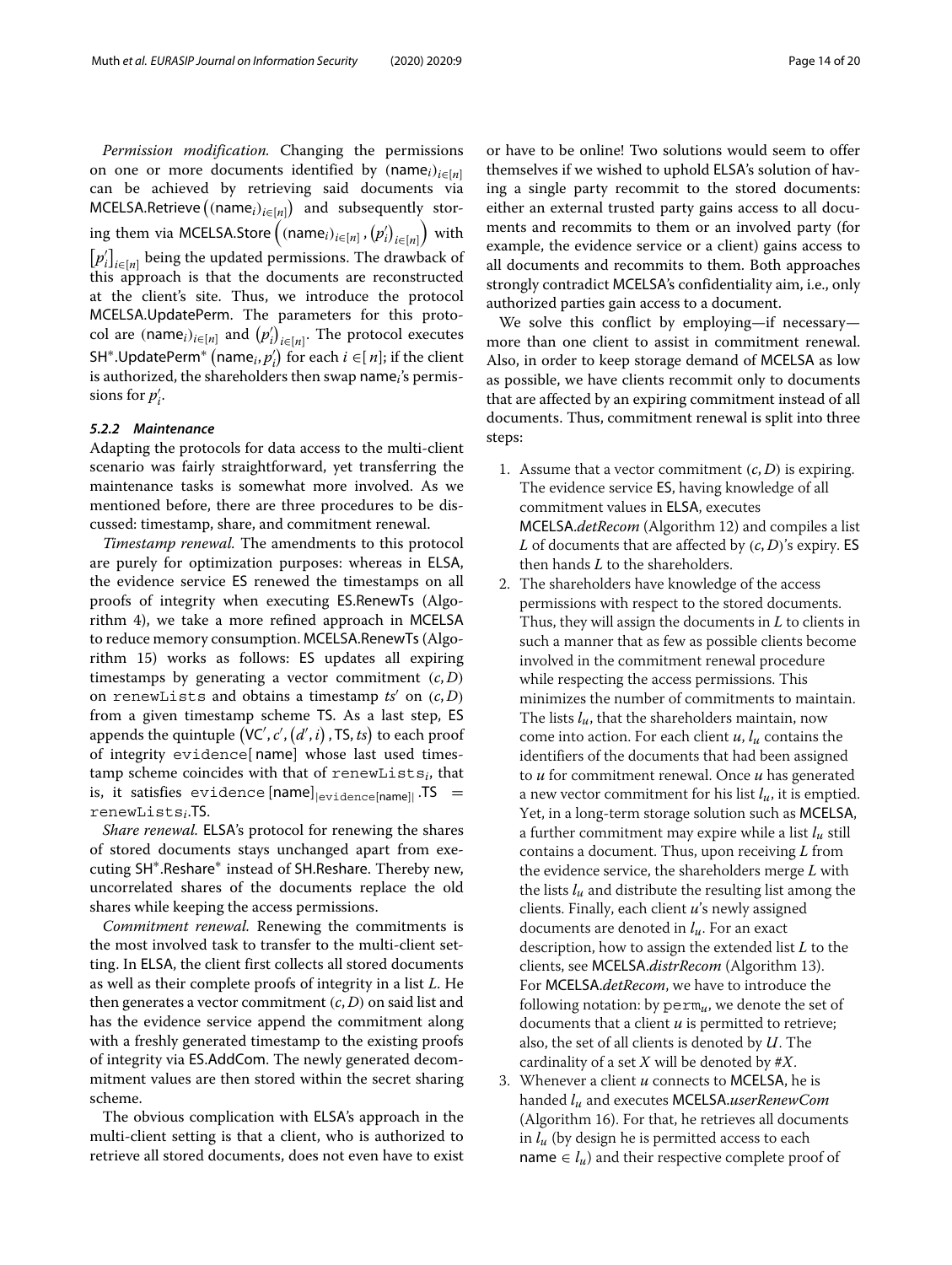integrity (this includes the data stored at ES and the decommitments that were deposited in the secret sharing scheme). Afterwards, *u* commits to the gathered documents and proofs of integrity. The resulting decommitment values are then stored in SH appropriately, whereas the commitment value is handed to ES via ES.AddCom (*lu*, VC, *c*, TS) to be appended to the proofs of integrity associated with the documents in  $l_u$ . In comparison to ELSA.RenewCom, the client that executes MCELSA.*userRenewCom* recommits to all documents in *lu* instead of all stored documents.

### **Algorithm 12:** MCELSA.*detRecom* (*c*)

 $r$ ecomList  $\leftarrow \{\}$ ; **for** name ∈ ES.evidence **do**  $e \leftarrow$  evidence[name];  $i = |e|$ ; **repeat if**  $e_i.c = c \wedge e_i.d = \perp$  **then** recomList+=name; **until**  $i = 0 \vee e_i.d = \perp;$ **return** recomList;

recomList ← recomList ∪ *<sup>u</sup>*∈*<sup>U</sup> lu*;

**for**  $u \in U$  **do** 

 $\vert \quad l_u \leftarrow \{\};$ 

The shareholders determine  $u_0 \in U$  with

#(perm<sub>*u*0</sub>∩recomList) = max#(perm<sub>*u*</sub>∩recomList)</sub>

 $l_{u_0} \leftarrow \text{perm}_{u_0} \cap \text{recomList};$  $n \leftarrow 1$ :

**while**

 $\text{recomList} \setminus \bigcup_{i=0}^{n-1} l_{u_i} \neq \emptyset \wedge \{u_0, \ldots u_{n-1}\} \neq U$  **do** The shareholders determine  $u_n \in U \setminus \{u_i\}_{i=0}^{n-1}$  with #  $\sqrt{ }$ perm*un* ∩ recomList \ *n* −1 *lui*  $\setminus$  $=\max_{u\in U\setminus\{u_i\}_{i=0}^{n-1}}$ 

$$
\begin{array}{c}\n\downarrow_{i=0} & \downarrow_{i\in U\setminus\{u_i\}_{i\in U}} \\
\# \left( \text{perm}_{u} \cap \text{recomList} \setminus \bigcup_{i=0}^{n-1} l_{u_i} \right) \\
\downarrow_{u_n} \leftarrow \text{perm}_{u_n} \cap \text{recomList} \setminus \bigcup_{i=0}^{n-1} l_{u_i}; \\
n \leftarrow n+1;\n\end{array}
$$

For Algorithms 13 and 16 to work correctly, we make a few basic assumptions:

- The access permissions, that are attached to the files in *L* at the shareholders site, coincide. If this were not the case, then constellations can be constructed quite easily in which two shareholders arrive at two distinct document distributions after MCELSA.*detRecom*'s execution.
- The clients connect to MCELSA within sufficiently short timespans to recommit to the documents in *lu* in a timely manner.
- For each document stored in MCELSA, there exists a client, who has permission to retrieve it.

We now prove, that by executing MCELSA.*detRecom* the shareholders correctly distribute the list of documents, they receive from the evidence service, among the clients. That is, each document is assigned to a client.

**Proposition 1** *Let* recomList *be a set of documents and U be a set of clients, so that, for each document*  $\mathsf{name} \in \verb|recomList| \cup \bigcup_{u \in \mathcal{U}} l_u,$  there is client  $u \in \mathcal{U}$  who *has permission to reconstruct* name*. After Algorithm 13's execution, we have*

$$
\texttt{recomList} \cup \bigcup_{u \in U} l'_u \subseteq \bigcup_{u \in U} l_u,
$$

*where l <sup>u</sup> denotes lu before Algorithm 13's execution.*

*Proof* Assume the contrary, that is

$$
\texttt{recomList} \cup \bigcup_{u \in U} l'_u \supsetneq \bigcup_{u \in U} l_u
$$

after Algorithm 13 has terminated. Let *U'* be the set of all clients, that have been chosen during the algorithm's execution. Then, there is a document name ∈ recomList∪  $\bigcup_{u \in U} l'_u \setminus \bigcup_{u \in U'} l_u$  with name  $\notin l_u$  for all  $u \in U'$ , in particular, we have name  $\notin l_{u_0}$ . Let  $U_{name}$  be the set of clients  $u \in U$  that have permission to reconstruct name. Now, we have to distinguish two cases:

- *U*name ⊆ *U* : Let *u*∗ be the first client in *U*name selected by Algorithm 13; w.l.o.g.  $u^* = u_0$ . We have name ∈  $l_{u^*}$  ∩ recomList, hence name ∈  $l_{u_0} = l_{u^*}$ , a contradiction.
- $U_{\text{name}} \not\subseteq U'$ : Now, let  $u^* \in U_{\text{name}} \setminus U'$  and  $n^*$ : =  $|U'|$ . Thereby, we have  $name \in \text{recomList} \setminus \bigcup_{i=0}^{n^*} l_{u_i} \neq \emptyset \text{ and }$  $u^* \in U \setminus U' \neq \emptyset$ ; hence, the while-loop has not yet terminated and therefore neither has Algorithm 13.

In conclusion, we obtain name  $\in \bigcup_{u \in \mathcal{U}'} l_u$ , a contradiction.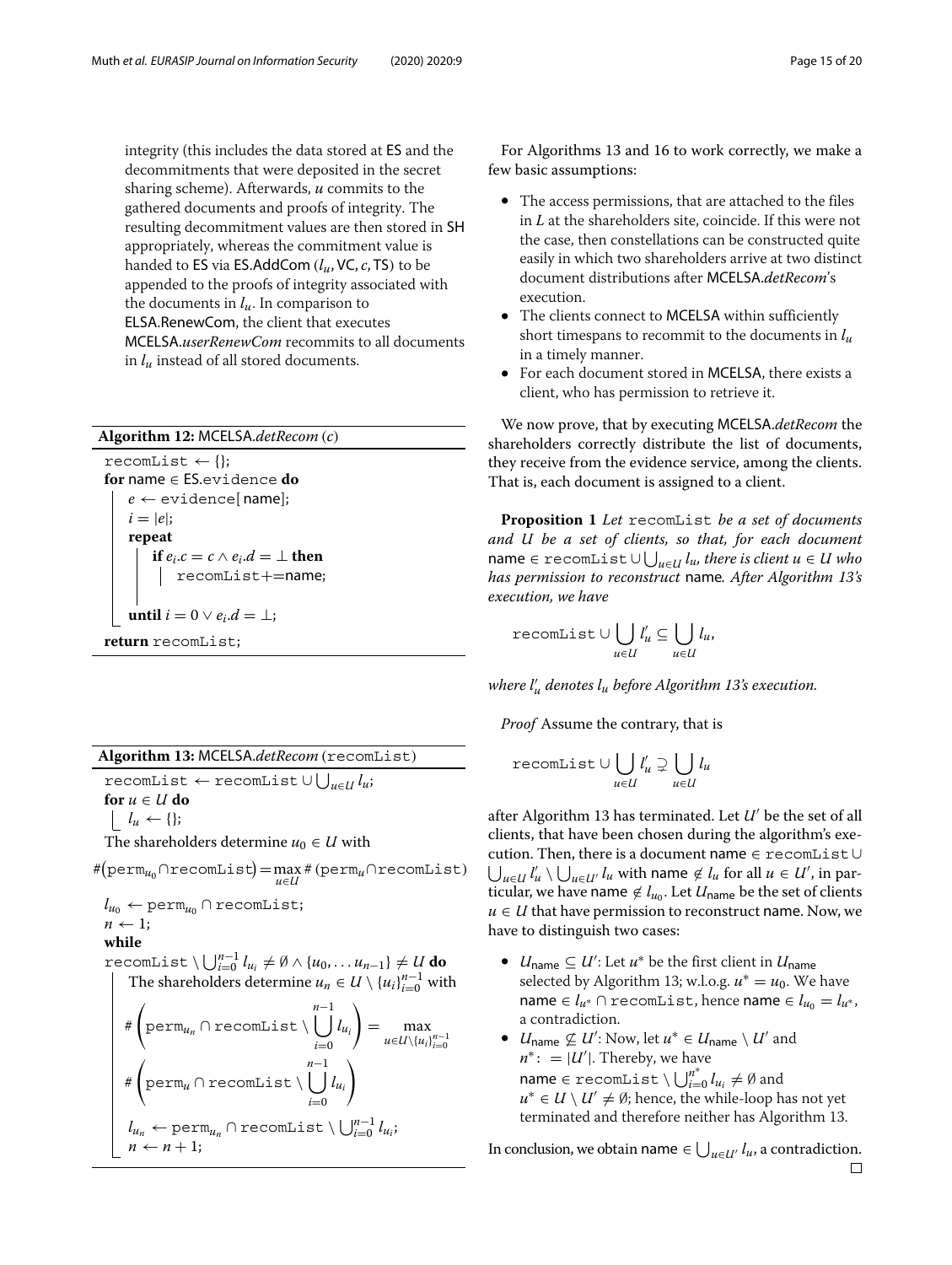We do not list all of MCELSA's algorithms here; an overview of those we skipped can be found in [A Algorithms.](#page-17-1)

#### *5.2.3 Integrity verification*

In Section [5.2,](#page-12-0) we modified ELSA's maintenance protocols in order to support multiple clients. Ye,t this has purposefully not changed the make of the proofs of integrity for the stored documents. Thus, we leave the protocol ELSA.Verify (Algorithm 9) unmodified. We should however point out, that—due to access permission limitations—only the integrity of documents that a client *u* is authorized to retrieve can be verified by *u*, since he has to reconstruct the document as well as the according decommitment values during ELSA.Verify's execution.

#### <span id="page-15-0"></span>**6 Performance evaluation**

In our performance evaluation, we omit ELSA, since it is just a special case of MCELSA with a single client. We evaluate the performance of our new architecture MCELSA in terms of resource demand for the evidence service and the secret sharing instance. We will also measure the time elapsed for integrity verification of individually stored documents.

#### **6.1 Testing parameters**

We simulate a continued runtime of 80 years for MCELSA, i.e., approximately one human lifetime. During that period, we let each client store one document each month for the whole duration of the experiment.

We assume the following renewal schedule for protecting the evidence against the weakening of cryptographic primitives. The signatures are renewed every 2 years, as this is a typical lifetime of a public key certificate, which is needed to verify the signatures. While signature scheme instances can only be secure as long as the corresponding private signing key is not leaked to an adversary, commitment scheme instances do not involve the usage of any secret parameters. Therefore, their security is not threatened by key leakage and we assume that they only need to be renewed every 10 years in order to adjust the cryptographic parameter sizes or to choose a new and more secure scheme.

As the vector commitment scheme, we use Construction [2](#page-5-2) with the statistically hiding commitment scheme by Halevi and Micali [\[13\]](#page-19-20) whose security is based on the security of the used hash function which we instantiate with members of the SHA-2 hash function family [\[20\]](#page-19-21). If we model hash functions as random oracles, the extractable-binding property required by Theorem [6](#page-10-0) is provided. This vector commitment scheme construction also provides statistical hiding security as required by Theorem [7.](#page-11-1) We adjust the signature and commitment scheme parameters over time as proposed by Lenstra and Verheul [\[16,](#page-19-22) [17\]](#page-19-23).

Concerning the document storage, i.e., the secret sharing scheme, we instantiate it as a standard Shamir secret sharing [\[22\]](#page-19-19) with four shareholders and a reconstruction threshold of three, that is, any set of three or more clients can reconstruct a stored document.

Now, since the layout of the access permissions strongly influences the resulting maintenance task distribution, we distinguish the three following cases.

Single client: We form a baseline for our performance evaluation by testing MCELSA with a single client. We compare these results with those of LINCOS, up until now the fastest storage architecture that provides long-term integrity and confidentiality. Isolated clients: Ten clients are being simulated for this test, where each client is permitted to access only his own documents. The provided functionality is that of running ten parallel instances of ELSA, yet in using MCELSA, only one instance of SH and one instance of ES is needed.

Privileged clients: In this case, we simulate a small doctor's office. Again, we consider ten clients, eight of which represent patients and two of which doctors. Each patient may of course only access his own health record, whereas the doctors can access those of all their patients.

After the 80th year has passed, the client(s) verify the integrity of the stored documents and we measure the time that is needed for the integrity verification.

Our implementation was done using the programming language Java. In order to have consistent environment parameters, the experiments were performed in a virtual Linux machine with a two-core processor running at 2.8 GHz, 16GB of storage space, and 8GB of RAM.

#### **6.2 Results**

We now present the results of our performance analysis. Figure [2a](#page-16-0) shows the storage demand at the evidence service's site over the course of eighty years. The storage need at the shareholders is plotted in Fig[.2b](#page-16-0). In Fig[.3,](#page-16-1) we summarize our evaluation results. We should remark that the longer a document has been stored in MCELSA, the more entries its proof of integrity has, thus the longer the integrity verification takes. More precisely, assuming that verifying a single entry of a proof of integrity takes constant time, the time needed for integrity verification goes linearly with the time, for which the document had been stored.

We observe that increasing the number of client scales reasonably well in MCELSA, more than that, MCELSA performs about 5% better than ELSA; this can be seen by comparing with ELSA's performance results in [\[7\]](#page-19-9). We attribute this increased performance to the optimizations,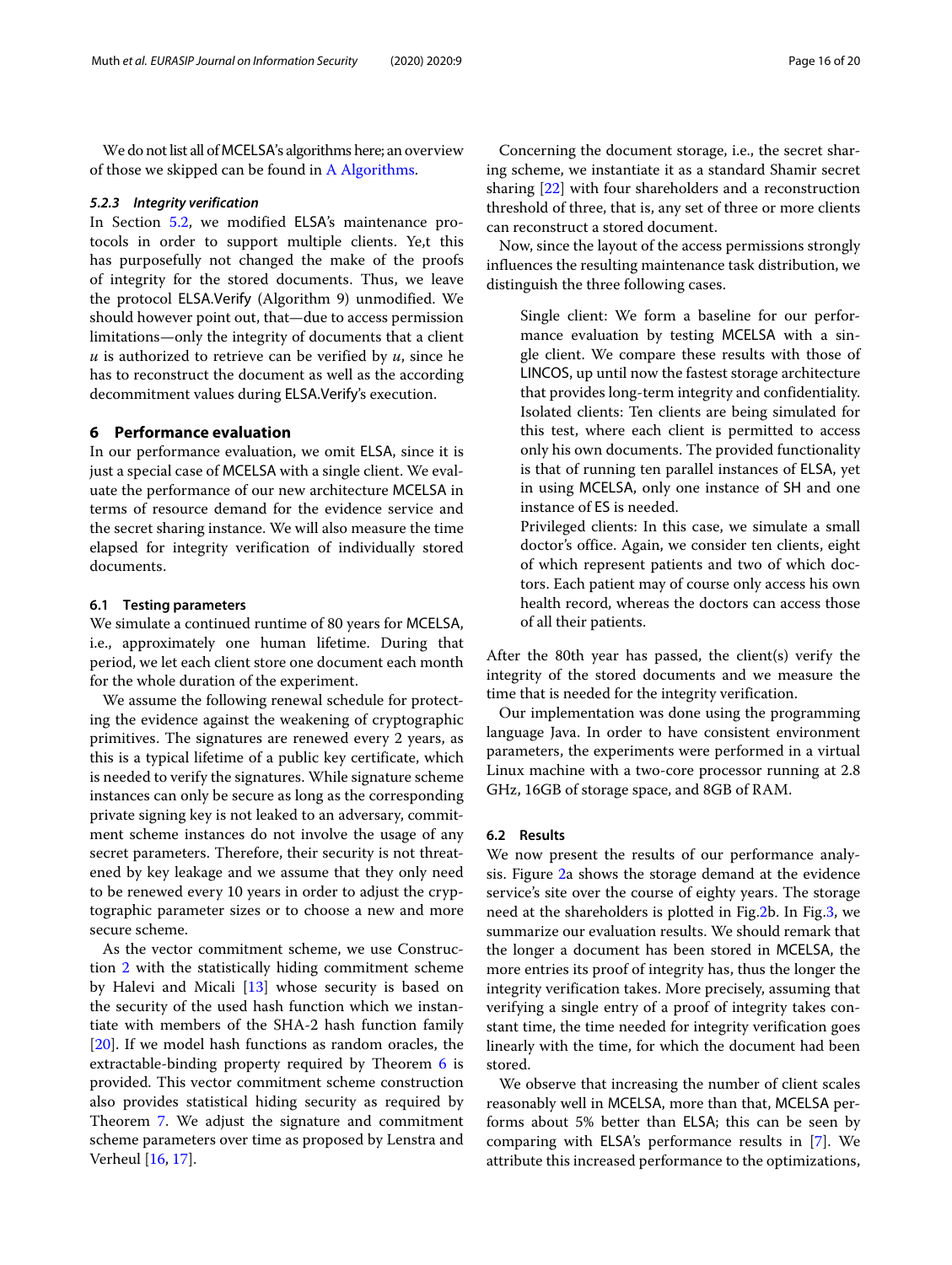

<span id="page-16-0"></span>that we applied to the maintenance protocols, and to some improvements in the simulation implementation.

In conclusion, we see that the storage demand in the scenario of several isolated clients is approximately the same as that of a single client multiplied with the number of engaged isolated clients.

We furthermore observe that we drastically decreased the used resources by employing two clients, which were able to retrieve all documents in the super client scenario.

#### **7 Conclusions**

We have proposed MCELSA as an extension of ELSA. MCELSA is a long-term secure storage architecture that provides efficient protection for large datasets and supports multiple clients simultaneously while upholding the same security guaranties that ELSA provides with respect to integrity and confidentiality of the stored data.

The multi-client setting raised the issues of access management and distribution of maintenance tasks. We achieved robust distributed access management by entrusting the shareholders with determining individual access privileges. We also proposed a set of algorithms to distribute the entailed maintenance tasks among the engaged parties with the aim of minimizing MCELSA's resource demand.

ELSA improved the performance of existing state of

the art long-term storage solutions. MCELSA in turn achieves further performance improvements by optimizing ELSA's protocols and implementation. This became evident, when testing MCELSA's performance in terms of time elapsed for document verification, commitment renewal and storage demand. We observed that MCELSA outperforms ELSA regarding resources demand per client.

We achieve nearly constant computation and storage costs for timestamp renewal by using a new type of vector commitment, while for existing solutions, these costs scale linearly with the number of stored items. Our performance measurements show that MCELSA provides practical performance for application scenarios, where the stored data has to be maintained of extended periods of time.

We envision the following research directions for future work. It would be interesting to investigate how to combine our vector commitments with ORAM technology in order to obtain a storage architecture that additionally provides long-term access pattern hiding security. Another interesting direction is to combine secure multiparty computation protocols with our storage architecture in order to allow for computation on the stored and protected data. Also, it would be interesting to see whether commitment renewal without the help of the data owner is possible.

<span id="page-16-1"></span>

| Scenario                                        | Storage SH | Storage ES               | Verification time per file |  |  |
|-------------------------------------------------|------------|--------------------------|----------------------------|--|--|
| Single Client                                   | 53.26 MiB  | 13.115 MiB               | 1.41 <sub>s</sub>          |  |  |
| Isolated Clients                                | 670.44 MiB | 121.305 MiB              | 1.18s                      |  |  |
| Super Clients                                   |            | 439.30 MiB   131.198 MiB | 0.94s                      |  |  |
| Fig. 3 Evaluation of the three tested scenarios |            |                          |                            |  |  |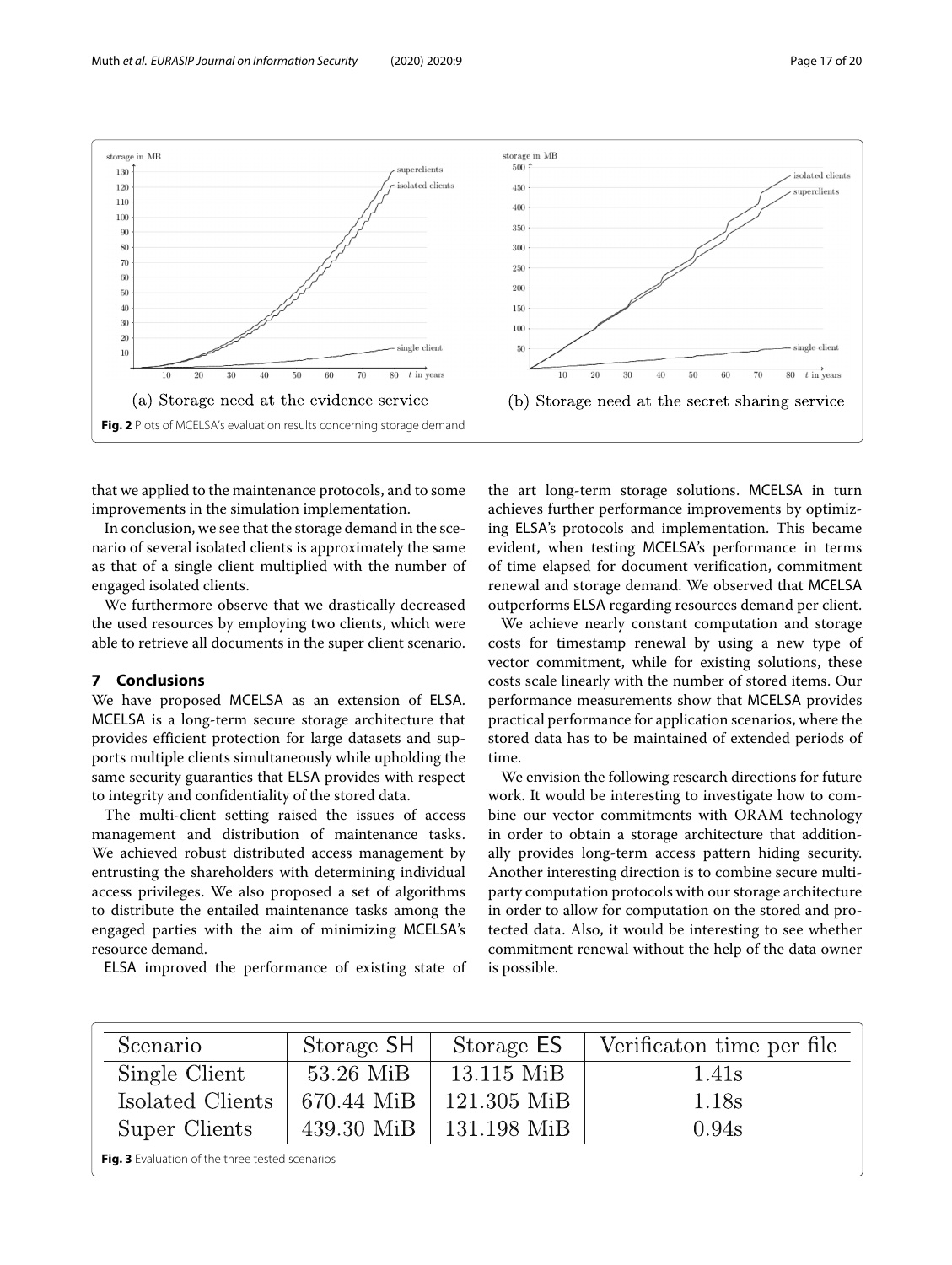#### **Appendix**

#### <span id="page-17-1"></span>**A Algorithms**

In this section we list the algorithms that we omitted in Section [5.](#page-11-0)

 $\bm{\mathrm{Algorithm}}\ \bm{14{:}}\ \textsf{MCELSA}.\textsf{Store}\left(\left(\textsf{file}_i\right)_{i\in[n]},\left(p_i\right)_{i\in[n]},\textsf{SIG},\right.$ 

### VC, TS

```
filenames \leftarrow \{\};
for i ∈[ n] do
      s_i \leftarrow \mathsf{SIG}.Sign (file_i.dat) s_i;
      <code>SH.Store*</code> (( ' <code>data'</code> , file_i.name) , (file_i.dat, SIG, s_i) , p_i);filenames+=filei.name;
(c,D) \leftarrow \textsf{VC}.Commit \left( \left( \textsf{file}_i.\textsf{dat},\textsf{SIG},s_i \right)_{i \in [n]} \right)
;
for i ∈[ n] do
     d_i \leftarrow \text{VC}. Open (D, i);
      <code>SH.Store*</code> \big(( ' <code>decom'</code> , file_i.name) , (d_i, i));
ES.AddCom (filenames, VC, c, ts);
```
# **Algorithm 15:** MCELSA.RenewTs(VC , TS)

 $(c', D') \leftarrow \textsf{VC}'.\textsf{Commit} \left( \textsf{renewLists} \right);$  $ts \leftarrow$  TS.Stamp  $((\mathsf{VC}', c'));$ renewLists ←[ ]; **for**  $i \in$  [ $|$ renewLists]**] do**  $d' \leftarrow \textsf{VC}.\textsf{Open}\left(D',i\right);$ **for** name ∈ evidence **do if** evidence  $[name]_{|evidence[name]|}$ . TS = renewLists*i*.TS **then**  $\textnormal{\texttt{evidence}}[\textnormal{\texttt{name}}] \mathrel{+}= (\textnormal{\texttt{VC}}', \textnormal{\texttt{c}}', (d', i) \mathrel{,} \textnormal{\texttt{TS}}, \textnormal{\texttt{ts}});$ 

$$
\texttt{renewLists} \texttt{+=} (VC', c', \bot, TS, ts);
$$

# **B Proofs**

<span id="page-17-0"></span>*Proof of Theorem* [4.](#page-6-1) Let (*L*,M, Setup, Commit,Open, Verify) be the scheme described in Construction [2.](#page-5-2) For any  $n \in [L]$ ,  $I \subseteq [n]$ , *M* ∈  $\mathcal{M}^n$ ,  $k$  ∈ Setup, and event  $A \subseteq \Omega(CD_k(M, I)),$ denote by  $Pr_M(A)$  the probability that *A* is observed when sampling from  $CD_k(M, I)$ .

Let *n* ∈[*L*], *I* ⊂[*n*], *M*<sub>1</sub>, *M*<sub>2</sub> ∈ *M*<sup>*n*</sup> with  $(M_1)_I = (M_2)_I$ ,  $k \in$  Setup. By the definition of the statistical distance, we

# **Algorithm 16:** MCELSA.*userRenewCom* (*lu*, VC, TS)

```
DocIndices \leftarrow \{\};
comCount \leftarrow \{\};
L \leftarrow [ ];
for name \in l_u do
    (dat, SIG.Cert, s, p) ←SH.Retrieve∗ ('data', name);
    e \leftarrow ES.evidence[name];
    for i \in [|e|] do
       if e_i.d = \perp then
          e_i.d \leftarrow \mathsf{SH}.\mathsf{Retrieve}^* ( ' decom ' , name, i);
    L+ = (dat, \text{SIG}.Cert, s, e);DocIndices[ name]← |L|;
    comCount[ name]← |e|;
VC.Commit(L) \rightarrow (c, D); \star L contains all
    documents and PoI 's. */
for name \in l_u do
    d \leftarrow VC.Open (D, DocIndices[name]);
    SH.Store∗ (('decom', name, comIndices[ name]),
    (d, \text{DocIndex}[\text{name}]));
ES.AddCom (lu, VC, c, TS);
```
have

$$
\Delta (CD_k (M_1, I), CD_k (M_2, I)) = \sum_{c, \bar{D}_I} \left| \Pr_{M_1} (c, \bar{D}_I) - \Pr_{M_2} (c, \bar{D}_I) \right|.
$$

We observe that for any  $M = (m_1, \ldots, m_n) \in$  $\mathcal{M}^n$ , algorithm Commit(k,  $M$ )  $\rightarrow$  (c, D) first computes Com( $k_1$ ,  $m_i$ )  $\rightarrow$  ( $c_i$ ,  $d_i$ ), for each  $i \in [n]$ , and then computes HT.Tree  $(k_2, (c_1, \ldots, c_n)) \rightarrow T$ . Denote  $\tilde{C} = (c_i)_{i \in [n]}$ and  $\tilde{D} = (d_i)_{i \in [n]}$ . By the law of total probability we have

$$
\Pr_{M}(c,\bar{D}_{I}) = \sum_{\substack{\tilde{C},\tilde{D}_{I}:\\c,\bar{D}_{I}}} \Pr_{M}(c,\bar{D}_{I}|\tilde{C},\tilde{D}_{I}) * \Pr_{M}(\tilde{C},\tilde{D}_{I}).
$$

Furthermore, we observe that *c* and *T* are determined by  $(k, \tilde{C})$ . We also observe that on input *k*, *D* =  $(T, (c_i, d_i)_{i \in [n]})$ , and  $i \in [n]$ , algorithm Open computes HT.Path  $(k_2, T, i) \rightarrow P$  and outputs  $d = (c_i, d_i, P)$ . Hence, the output  $d$  is determined by  $(k, T, i, c_i, d_i)$ . Hence,  $Pr_M(c, D_I | C, D_I) > 0$  implies  $Pr_M(c, D_I | C, D_I) = 1$ . It follows that

$$
\sum_{\substack{\tilde{C}, \tilde{D}_I:\\ c, \tilde{D}_I}} \Pr_{M}\left(c, \bar{D}_I | \tilde{C}, \tilde{D}_I\right) * \Pr_{M}\left(\tilde{C}, \tilde{D}_I\right) = \sum_{\substack{\tilde{C}, \tilde{D}_I:\\ c, \tilde{D}_I}} \Pr_{M}\left(\tilde{C}, \tilde{D}_I\right).
$$

Next, we observe from the description of algorithm Commit that each call  $Com(M_i) \rightarrow (c_i, d_i)$  is independent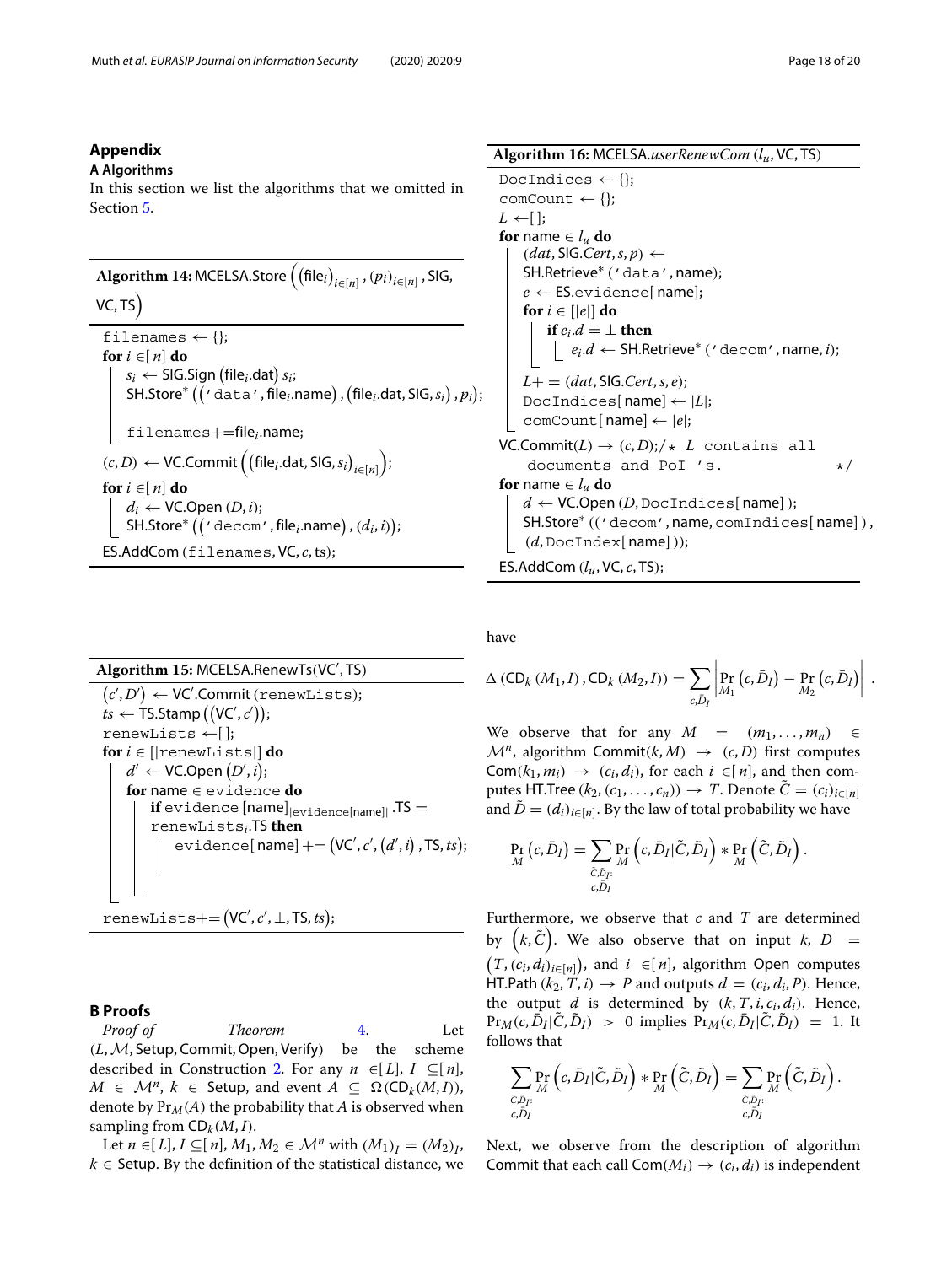of the other calls  $\mathsf{Com}\,(M_j)\to (c_j,d_j), j\neq i$ . Thus,

$$
\Pr_{M}\left(\tilde{C},\tilde{D}_{I}\right)=\Pr_{M}\left(\tilde{C}_{I},\tilde{D}_{I}\right)\ast\prod_{i\in[n]\setminus I}\Pr_{M}(c_{i})\ .
$$

By the description of algorithms Commit and Open, we have that  $\left(\tilde{C}_I, \tilde{D}_I\right)$  is determined by  $M_I.$  We observe that  $(M_1)$ <sub>*I*</sub> =  $(M_2)$ <sub>*I*</sub>. Thus,

$$
\Pr_{M_1}\left(\tilde{C}_I,\tilde{D}_I\right)=\Pr_{M_2}\left(\tilde{C}_I,\tilde{D}_I\right).
$$

It follows that

$$
\left| \Pr_{M_1} (\tilde{C}_I, \tilde{D}_I) * \left( \prod_{i \in [n] \setminus I} \Pr_{M_1} (c_i) \right) - \Pr_{M_2} (\tilde{C}_I, \tilde{D}_I) * \left( \prod_{i \in [n] \setminus I} \Pr_{M_2} (c_i) \right) \right|
$$
\n
$$
= \Pr_{M_1} (\tilde{C}_I, \tilde{D}_I) * \left| \left( \prod_{i \in [n] \setminus I} \Pr_{M_1} (c_i) \right) - \left( \prod_{i \in [n] \setminus I} \Pr_{M_2} (c_i) \right) \right|
$$
\n
$$
\leq \Pr_{M_1} (\tilde{C}_I, \tilde{D}_I) * \sum_{i \in [n] \setminus I} \left| \Pr_{M_1} (c_i) - \Pr_{M_2} (c_i) \right|.
$$

We observe that because Com is  $\epsilon$ -statistically hiding, we have that  $\left|\Pr_{M_1}(c_i) - \Pr_{M_2}(c_i)\right| \leq \epsilon$ . It follows that

$$
\sum_{i\in[n]\setminus I}\left|\Pr_{M_1}(c_i)-\Pr_{M_2}(c_i)\right|\leq L\epsilon.
$$

In summary, we obtain

$$
\Delta \left( \mathsf{CD}_{k} \left( M_{1}, I \right), \mathsf{CD}_{k} \left( M_{2}, I \right) \right) \leq L \epsilon.
$$

*Proof of Theorem* [6.](#page-10-0) Suppose any *p*-bounded machine A that interacts with interfaces Clock, PKI, SIG, and TS and outputs (dat,  $t_{\text{store}}, E$ ). For each signature scheme  $i \in$ SIG, construct a machine  $B_i$  with the goal to break the unforgeability of scheme *i* until time  $t_i^b$ .  $B_i$  in the signature unforgeability experiment gets as input a public key *pk* and access to a signing oracle Sign. Its goal is to output  $(m, s)$  such that  $S_i$ . Verify $(pk, m, s) = 1$  and the oracle Sign was not queried with  $m$ .  $B_i$ , on input  $pk$ , does the following. It runs  $A$  until time  $t_i^b$  and simulates the environment of  $A$  with the following difference.  $B_i$  sets the public key of signature scheme *i* to *pk* and whenever the simulation of the experiment for  $A$  requires the generation of a signature for scheme  $i$ ,  $B_i$  requests the signature from the oracle Sign. While  $A$  is running,  $B_i$  searches the outputs of  $A$  for a valid message-signature-pair, where the message has not been queried to the signing oracle thus far.  $B_i$  also uses the extractable-binding property of the commitment schemes, as follows. Whenever, A queries the timestamp service TS with a commitment, then  $B_i$  uses a  $p_E$ -bounded commitment message extractor to extract the corresponding messages out of A. Let *L* be an upper bound on the maximum length supported by all the used vector commitment schemes COM. Then,  $B_i$  runs in at

most  $p_{\mathcal{B}_i} = p\left(t^b_i\right)*p_E\left(t^b_i\right)*L^2$  operations and adheres to the computational model  $\mathcal{M}_{t_i^b}$ .

We observe that an evidence object *E* is a tuple  $(SIG, s, CDT_1, \ldots, CDT_n)$ , where *CDTi* =  $VC_i, c_i, d_i, VC_i', c_i', d_i', TS_i, ts_i)$ . Define  $CT_i = (\mathsf{VC}'_i, c'_i, d'_i, \mathsf{TS}_i, ts_i)$ . The verification algorithm of ELSA ensures that *tsi* is a valid timestamp for  $(VC_j, c_j, CT_j, \ldots, CT_{i-1})$ , where *j* is the largest index such that  $VC_j \neq \bot$  and *j* ≤ *i*. If  $VC_j \neq \bot$ , then it also ensures that  $d_i$  is a valid opening of  $c_i$  to (dat, SIG,  $s$ , CDT<sub>1</sub>, ...,  $CDT_{i-1}$ ). It follows that in every run in which A out- $\text{puts (dat, } t_{\text{store}}, E) \text{ with Verify (PKl, } t_{\text{verify}}; \text{dat, } t_{\text{store}}, E) = 1$ and dat  $\notin Q_{t_{\text{store}}}$ , there is at least one  $B_i$  that wins its unforgeability experiment before time  $t_i^b$  or at least one of the extractors used by  $B_i$  fails. Hence, the probability that  $A$  breaks ELSA is upper bounded by  $\left(\sum_{i \in \mathsf{SIG}} \epsilon_i\left(p_{\mathcal{B}_i}\right)\right) + \left(\sum_{i \in \mathsf{COM}} \epsilon_i\left(p\left(t^b_i\right), p_{E}\left(t^b_i\right), p\left(t^b_i\right)\right)\right),$ where COM denotes the set of commitment schemes and SIG denotes the set of signature schemes of  $S$ .  $\Box$ 

#### **Abbreviations**

PKI: public key infrastructure; PoI: proof of integrity. This refers to the recursive list of vector commitments and timestamps that is maintained by ELSA or MCELSA, respectively, for each stored document or date

#### **Acknowledgments**

We thank Lucas Buschlinger, Timm Lippert, Christoph Beckmann, and Thomas Glaser for supporting us in implementing our testing scenarios.

#### **Authors' contributions**

JB, SK, and TA sparked the ideas for this research and supervised it. MG designed the single-client scheme and analyzed its security. PM transferred it to the multi-client setting and solved the challenges arising therefrom. PM furthermore evaluated MCELSA's performance. MG and PM are the major contributors in writing the manuscript. JB and SK supported its revision. All authors read and approved the final manuscript.

#### **Funding**

 $\Box$ 

This work was funded by the Deutsche Forschungsgemeinschaft (DFG, German Research Foundation) – SFB 1119 – 236615297.

#### **Availability of data and materials**

The measurements presented in Section [6](#page-15-0) were obtained from running a Java implementation of MCELSA in a virtual machine with the parameters described above. The source code for that implementation is available from the corresponding author on reasonable request.

#### **Competing interests**

The authors declare that they have no competing interests.

#### **Author details**

<sup>1</sup> Seceng, TU Darmstadt, Hochschulstr 10, 64293 Darmstadt, Germany. <sup>2</sup>CDC, TU Darmstadt, Darmstadt, Germany. <sup>3</sup> Seceng, TU Darmstadt, Darmstadt Germany. 4Computer Engineering, Universität Passau, Passau, Germany.

#### Received: 16 January 2020 Accepted: 30 April 2020 Published online: 27 May 2020

#### **References**

- <span id="page-18-0"></span>1. D. Bayer, S. Haber, W. S. Stornetta, in Sequences II: Methods in Communication, Security, and Computer Science, ed. by R. Capocelli, A. De Santis, and U. Vaccaro. Improving the efficiency and reliability of digital time-stamping (Springer New York, New York, NY, 1993), pp. 329–334
- <span id="page-18-1"></span>2. N. Bitansky, R. Canetti, A. Chiesa, S. Goldwasser, H. Lin, A. Rubinstein, E. Tromer, The hunting of the snark. J. Cryptology. **30**(4), 989–1066 (2017). <https://doi.org/10.1007/s00145-016-9241-9>